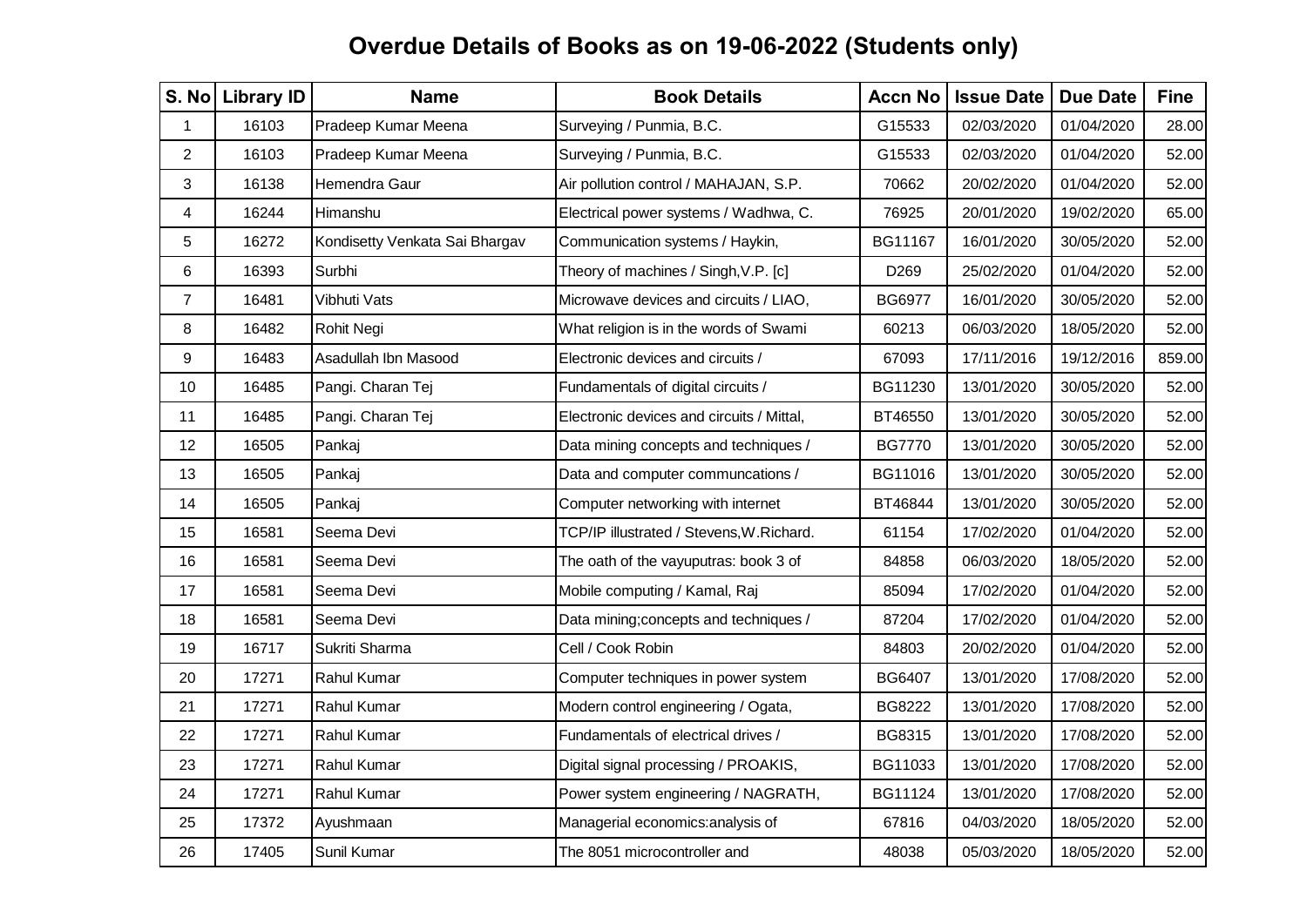| S. No | <b>Library ID</b> | <b>Name</b>     | <b>Book Details</b>                        | <b>Accn No</b> | <b>Issue Date</b> | <b>Due Date</b> | <b>Fine</b> |
|-------|-------------------|-----------------|--------------------------------------------|----------------|-------------------|-----------------|-------------|
| 27    | 17405             | Sunil Kumar     | CMOS: digital integrated circuits          | 59744          | 05/03/2020        | 18/05/2020      | 52.00       |
| 28    | 17405             | Sunil Kumar     | <b>Wireless Communications: Principles</b> | 72121          | 05/03/2020        | 18/05/2020      | 52.00       |
| 29    | 17405             | Sunil Kumar     | Digital signal processing / DURAI, C.      | 77274          | 05/03/2020        | 18/05/2020      | 52.00       |
| 30    | 17613             | Eshita Jain     | Sports architecture / Sheard, Rod          | 32321          | 24/11/2021        | 10/01/2022      | 50.00       |
| 31    | 17613             | Eshita Jain     | Stadium and arena design / Culley,         | 79049          | 24/11/2021        | 10/01/2022      | 50.00       |
| 32    | 182090            | Yatin Bhatt     | Electric machinery fundamentals /          | 68369          | 10/01/2020        | 10/02/2020      | 72.00       |
| 33    | 183031            | Surya Gaur      | Strength of materials / Singh, Sadhu       | BT46464        | 13/02/2019        | 31/05/2019      | 230.00      |
| 34    | 183100            | Ajay Kumar      | A Text book of chemical engineering        | 74176          | 16/03/2020        | 18/05/2020      | 52.00       |
| 35    | 183100            | Ajay Kumar      | Fuels and combustion / Sarkar, Samir       | 74285          | 16/03/2020        | 18/05/2020      | 52.00       |
| 36    | 183100            | Ajay Kumar      | Dryden's outlines of chemical              | 74418          | 16/03/2020        | 18/05/2020      | 52.00       |
| 37    | 183100            | Ajay Kumar      | Introduction to numerical methods in       | 74612          | 16/03/2020        | 18/05/2020      | 52.00       |
| 38    | 183100            | Ajay Kumar      | Heat transfer: principles and              | 81114          | 16/03/2020        | 18/05/2020      | 52.00       |
| 39    | 185513            | Dikshit Kaushal | Data structures with c / Lipschutz,        | D1152          | 09/01/2020        | 10/02/2020      | 72.00       |
| 40    | 186011            | Shubhangi Gupta | Building construction / Mckay, J.K.        | 25064          | 12/03/2020        | 18/05/2020      | 52.00       |
| 41    | 186020            | Himanshu Tehian | Landscape architect / Everland,            | 59164          | 28/10/2021        | 10/01/2022      | 50.00       |
| 42    | 186020            | Himanshu Tehian | Apartment buildings / Uffelen, Chris Van   | 70953          | 28/10/2021        | 10/01/2022      | 50.00       |
| 43    | 186030            | Ajay Yadav      | Building construction / Mckay, J.K. [v.4]  | 24189          | 12/03/2020        | 18/05/2020      | 52.00       |
| 44    | 187044            | Rakhi Azad      | Object oriented programming in turbo       | <b>BG5999</b>  | 15/01/2020        | 17/08/2020      | 52.00       |
| 45    | 187044            | Rakhi Azad      | Fundamentals of heat and                   | BG36279        | 15/01/2020        | 17/08/2020      | 52.00       |
| 46    | 188004            | Rohit           | Mechanics / Kakani, S. L.                  | 78957          | 13/11/2018        | 13/12/2018      | 351.00      |
| 47    | 191021            | Tenzin Chundui  | Design of steel structures; limit states   | 82042          | 24/03/2022        | 25/04/2022      | 40.00       |
| 48    | 191023            | Parth Sharma    | Advanced engineering mathematics /         | 67830          | 17/01/2020        | 17/02/2020      | 67.00       |
| 49    | 191025            | Ramansh Parmar  | Differential equations for scientists and  | 60749          | 28/01/2020        | 27/02/2020      | 59.00       |
| 50    | 191025            | Ramansh Parmar  | Basic electrical engineering /             | 67495          | 28/01/2020        | 27/02/2020      | 59.00       |
| 51    | 191025            | Ramansh Parmar  | Organic spectroscopy (NMR, IR, Mass        | 73022          | 28/01/2020        | 27/02/2020      | 59.00       |
| 52    | 191028            | Vaibhav Sharma  | ी अर व द वचार दशन / वमा, याम बहादुर        | 3916           | 21/03/2022        | 20/04/2022      | 43.00       |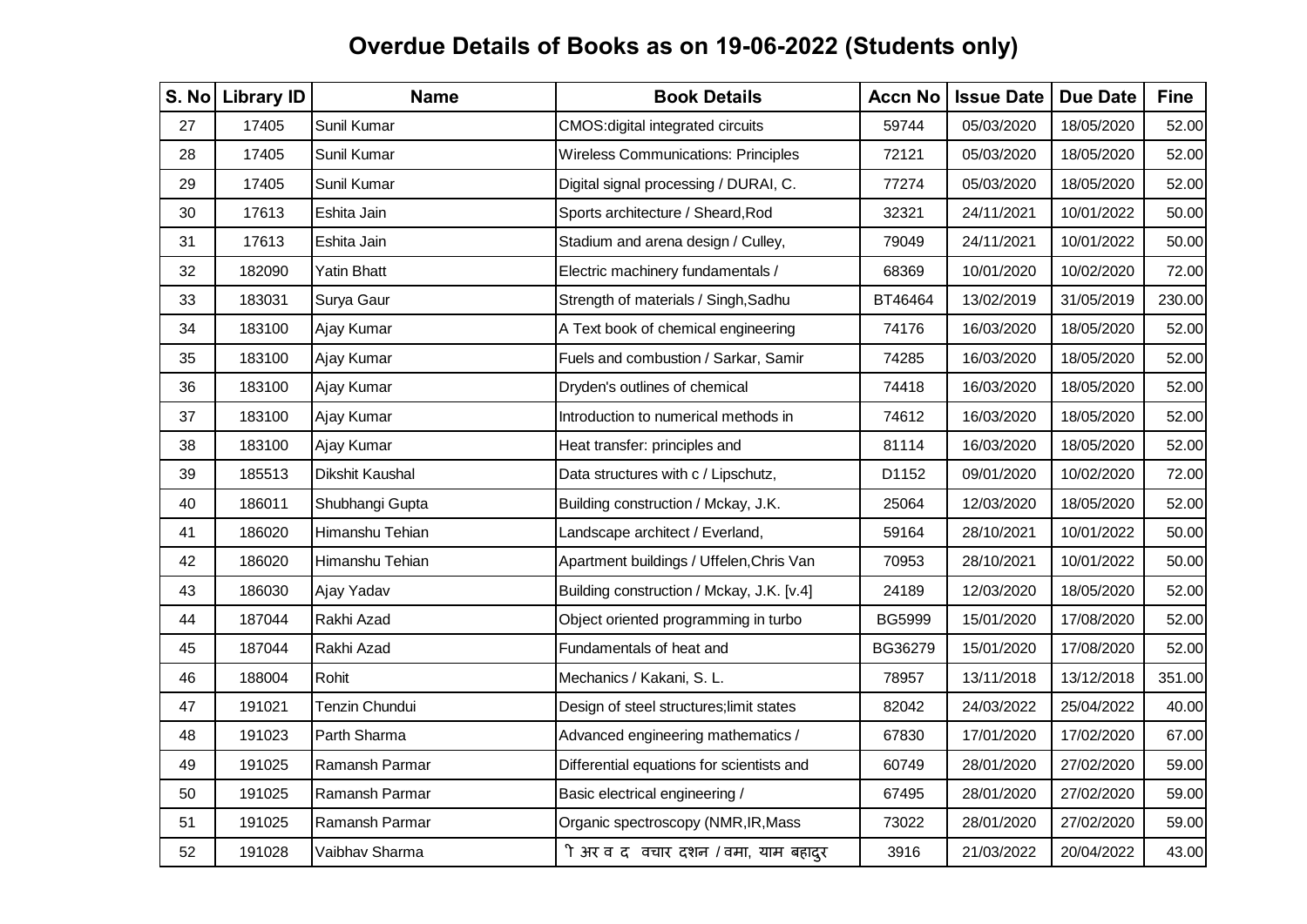| S. No | <b>Library ID</b> | <b>Name</b>            | <b>Book Details</b>                        | <b>Accn No</b> | <b>Issue Date</b> | <b>Due Date</b> | <b>Fine</b> |
|-------|-------------------|------------------------|--------------------------------------------|----------------|-------------------|-----------------|-------------|
| 53    | 191028            | Vaibhav Sharma         | The principal upanishads /                 | 23959          | 21/03/2022        | 20/04/2022      | 43.00       |
| 54    | 191028            | Vaibhav Sharma         | Karmayoga (Hindi) / Vivekanand, Swami      | D46            | 21/03/2022        | 20/04/2022      | 43.00       |
| 55    | 191028            | Vaibhav Sharma         | Thermodynamics: an engineering             | D1355          | 21/03/2022        | 20/04/2022      | 43.00       |
| 56    | 191046            | Shahrukh khan          | Differential equations for scientists and  | 60750          | 28/01/2020        | 27/02/2020      | 59.00       |
| 57    | 191046            | Shahrukh khan          | Basic electrical engineering /             | 67497          | 28/01/2020        | 27/02/2020      | 59.00       |
| 58    | 191046            | Shahrukh khan          | Organic spectroscopy (NMR, IR, Mass        | 73023          | 28/01/2020        | 27/02/2020      | 59.00       |
| 59    | 191085            | <b>Prashant Bhatia</b> | Basic electrical engineering /             | 76887          | 27/02/2020        | 01/04/2020      | 52.00       |
| 60    | 191107            | <b>Khushal Singh</b>   | Basic electrical engineering /             | 77366          | 14/02/2020        | 01/04/2020      | 52.00       |
| 61    | 192067            | Abhishek Singh         | Mastering of Red Hat Linux 9 / Jang,       | 34110          | 03/03/2020        | 18/05/2020      | 52.00       |
| 62    | 192067            | Abhishek Singh         | Fundamentals of network security /         | 38955          | 04/03/2020        | 18/05/2020      | 52.00       |
| 63    | 192072            | Saurabh Chouhan        | Programming in c++ / Dale, Nell            | 29360          | 03/03/2020        | 18/05/2020      | 52.00       |
| 64    | 192096            | Kanak Sharma           | Anthropology:the basics / Metcalf, Peter   | 57196          | 07/02/2020        | 09/03/2020      | 52.00       |
| 65    | 192122            | Komesh Vishwakarma     | Switchgear protection and power            | 87826          | 20/05/2022        | 20/06/2022      |             |
| 66    | 194015            | Aryan Sehgal           | Veriilog digital system design:RT level    | 59987          | 23/03/2022        | 22/04/2022      | 41.00       |
| 67    | 194033            | <b>Tenzin Dolma</b>    | Engineering mechanics / BHAVIKATTI, S.     | BG6175         | 16/01/2020        | 17/08/2020      | 52.00       |
| 68    | 194033            | <b>Tenzin Dolma</b>    | Elementary engineering drawing, plan       | BT46191        | 16/01/2020        | 17/08/2020      | 52.00       |
| 69    | 194057            | Kashif Amir            | Principles of electronics / MEHTA, V.K.    | D507           | 28/01/2020        | 27/02/2020      | 59.00       |
| 70    | 194504            | Poorvansh Mahajan      | Programming in C / GHOSH, SMARAJIT         | 40610          | 20/01/2020        | 19/02/2020      | 65.00       |
| 71    | 194562            | Prem Kumar Sharma      | <b>CMOS:digital integrated circuits</b>    | 69618          | 27/04/2022        | 27/05/2022      | 16.00       |
| 72    | 194563            | Shubham Gupta          | Digital design / MANO, M. MORRIS           | 33335          | 18/05/2022        | 17/06/2022      | 1.00        |
| 73    | 195022            | Aryan Bhardwaj         | Computer networks / Tanenbaum,             | 41993          | 13/04/2022        | 13/05/2022      | 26.00       |
| 74    | 195022            | Aryan Bhardwaj         | Computer vision and image processing       | 55406          | 13/04/2022        | 13/05/2022      | 26.00       |
| 75    | 195022            | Aryan Bhardwaj         | Software engineering / Somerville, lan     | BG11825        | 13/04/2022        | 13/05/2022      | 26.00       |
| 76    | 195542            | Sudhansu Toppo         | Artificial Intelligence / Winston, Patrick | 32220          | 17/05/2022        | 16/06/2022      | 2.00        |
| 77    | 195542            | Sudhansu Toppo         | Linux: the complete reference /            | 56785          | 17/05/2022        | 16/06/2022      | 2.00        |
| 78    | 195542            | Sudhansu Toppo         | Neural networks and learning machnies      | 61256          | 17/05/2022        | 16/06/2022      | 2.00        |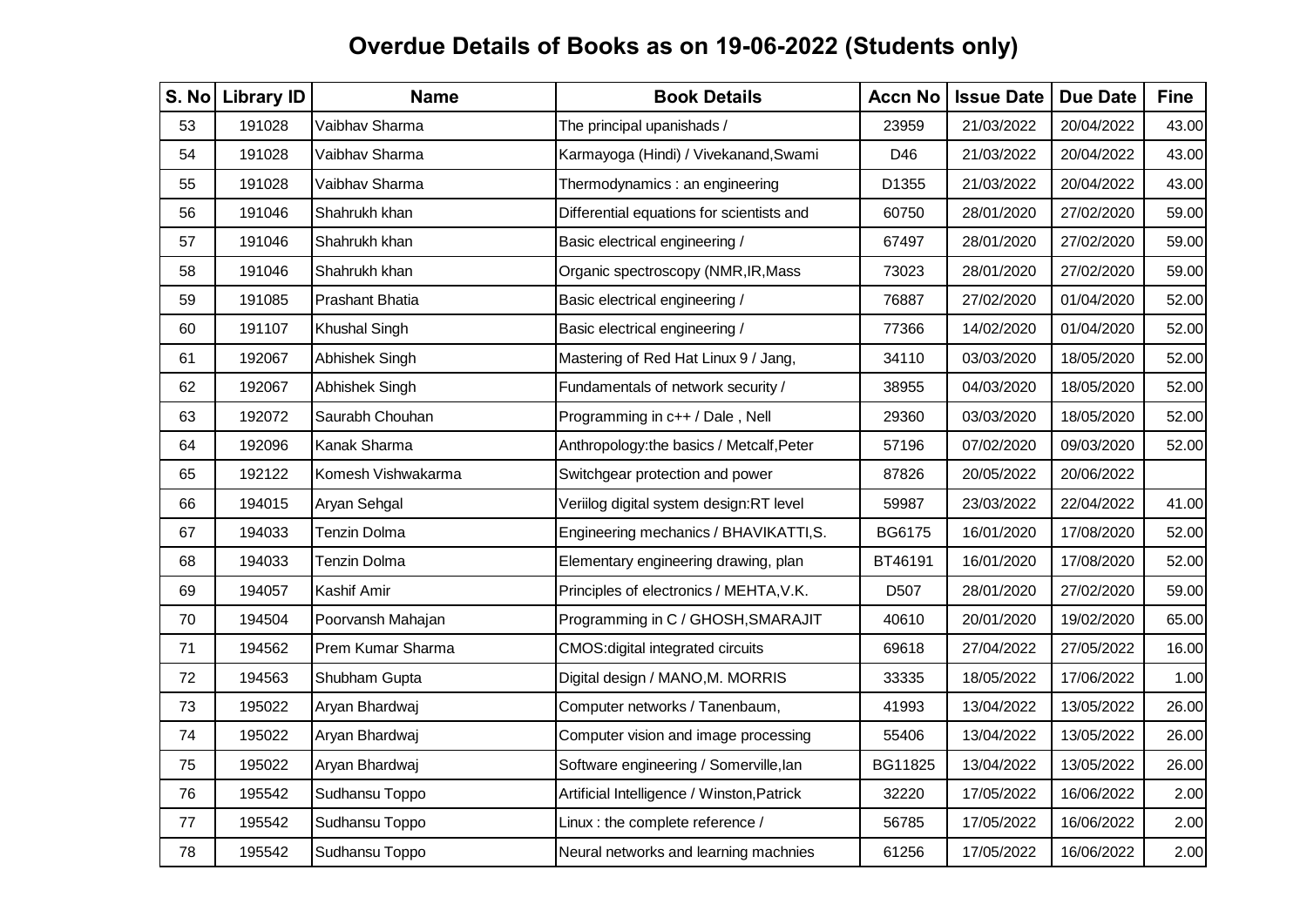| S. No | <b>Library ID</b>     | <b>Name</b>           | <b>Book Details</b>                     | <b>Accn No</b> | <b>Issue Date</b> | <b>Due Date</b> | <b>Fine</b> |
|-------|-----------------------|-----------------------|-----------------------------------------|----------------|-------------------|-----------------|-------------|
| 79    | 195542                | Sudhansu Toppo        | Computer and machine vision: theory     | 79412          | 17/05/2022        | 16/06/2022      | 2.00        |
| 80    | 195552                | Virendra Khorwal      | Unix programming: the first derive /    | D763           | 17/05/2022        | 16/06/2022      | 2.00        |
| 81    | 195567                | Sitaram Rathi         | Beginning c from novice to professional | 39033          | 13/02/2020        | 01/04/2020      | 52.00       |
| 82    | 195567                | Sitaram Rathi         | C: How to program / DEITEL, PAUL        | 66378          | 13/02/2020        | 01/04/2020      | 52.00       |
| 83    | 196003                | Kartikay Pandit       | Textbook of environmental biology /     | 65264          | 16/03/2022        | 15/04/2022      | 46.00       |
| 84    | 196012                | Anargha Roy           | Hospitals: planning, design and         | 31767          | 06/01/2022        | 01/03/2022      | 50.00       |
| 85    | 196039                | Atrayee Baruah        | Hospitals: planning, design and         | 27654          | 04/01/2022        | 01/03/2022      | 50.00       |
| 86    | 197064                | P Sujit Shrivastv     | Mass-transfer operations / Treybal,     | 74903          | 19/05/2022        | 20/06/2022      |             |
| 87    | 197064                | P Sujit Shrivastv     | <b>Elements Of Chemical Reaction</b>    | 81307          | 19/05/2022        | 20/06/2022      |             |
| 88    | 17M711                | Vikram Singh          | Principles of economics / Mankiw, N.    | 70381          | 22/08/2017        | 21/09/2017      | 669.00      |
| 89    | 17MSCP006 Manish Soni |                       | Electromagnetism:problems with          | 58801          | 16/11/2017        | 18/12/2017      | 609.00      |
| 90    | 17MSCP006 Manish Soni |                       | Fundamentals of electromagnetic         | 68748          | 16/11/2017        | 18/12/2017      | 609.00      |
| 91    | 17MSCP006 Manish Soni |                       | Electromagnetic field theory / Singh,   | 72394          | 16/11/2017        | 18/12/2017      | 609.00      |
| 92    | 18M805                | Ankush                | Introduction to internal combustion     | 30065          | 07/02/2020        | 09/03/2020      | 52.00       |
| 93    | 18M807                | Shivani Singhal       | Chess: a beginner's guide / Morrison,   | 83273          | 04/02/2020        | 05/03/2020      | 54.00       |
| 94    | 18M911                | Vikas Bhardwaj        | Quantitative techniques for managerial  | 22265          | 09/03/2020        | 18/05/2020      | 52.00       |
| 95    | 18M925                | Rakesh Sharma         | Spoken English made easy:60 days        | 56864          | 10/02/2020        | 11/03/2020      | 52.00       |
| 96    | 18M925                | Rakesh Sharma         | Quantitative techniques for managerial  | 80015          | 09/03/2020        | 18/05/2020      | 52.00       |
| 97    | 18MSCP015 Arti        |                       | Quantum mechanics: 500 problems         | 64386          | 06/03/2020        | 18/05/2020      | 52.00       |
| 98    | 19M302                | Navdeep Singh         | Arise, awake: the inspiring stories of  | 84801          | 03/03/2020        | 18/05/2020      | 52.00       |
| 99    | 19M302                | Navdeep Singh         | Fundamentals of engineering heat and    | D816           | 03/03/2020        | 18/05/2020      | 52.00       |
| 100   | 19M325                | Prashant Kumar Shukla | Experimental methods for engineers /    | 55873          | 06/03/2020        | 18/05/2020      | 52.00       |
| 101   | 19M325                | Prashant Kumar Shukla | Introduction to finite elements in      | 85615          | 25/02/2020        | 01/04/2020      | 52.00       |
| 102   | 19M325                | Prashant Kumar Shukla | An introduction to the finite element   | <b>BG4796</b>  | 17/01/2020        | 17/08/2020      | 52.00       |
| 103   | 19M325                | Prashant Kumar Shukla | Programming in ANSI C /                 | BG5672         | 17/01/2020        | 17/08/2020      | 52.00       |
| 104   | 19M325                | Prashant Kumar Shukla | Fundamentals of heat and masss          | BG6723         | 17/01/2020        | 17/08/2020      | 52.00       |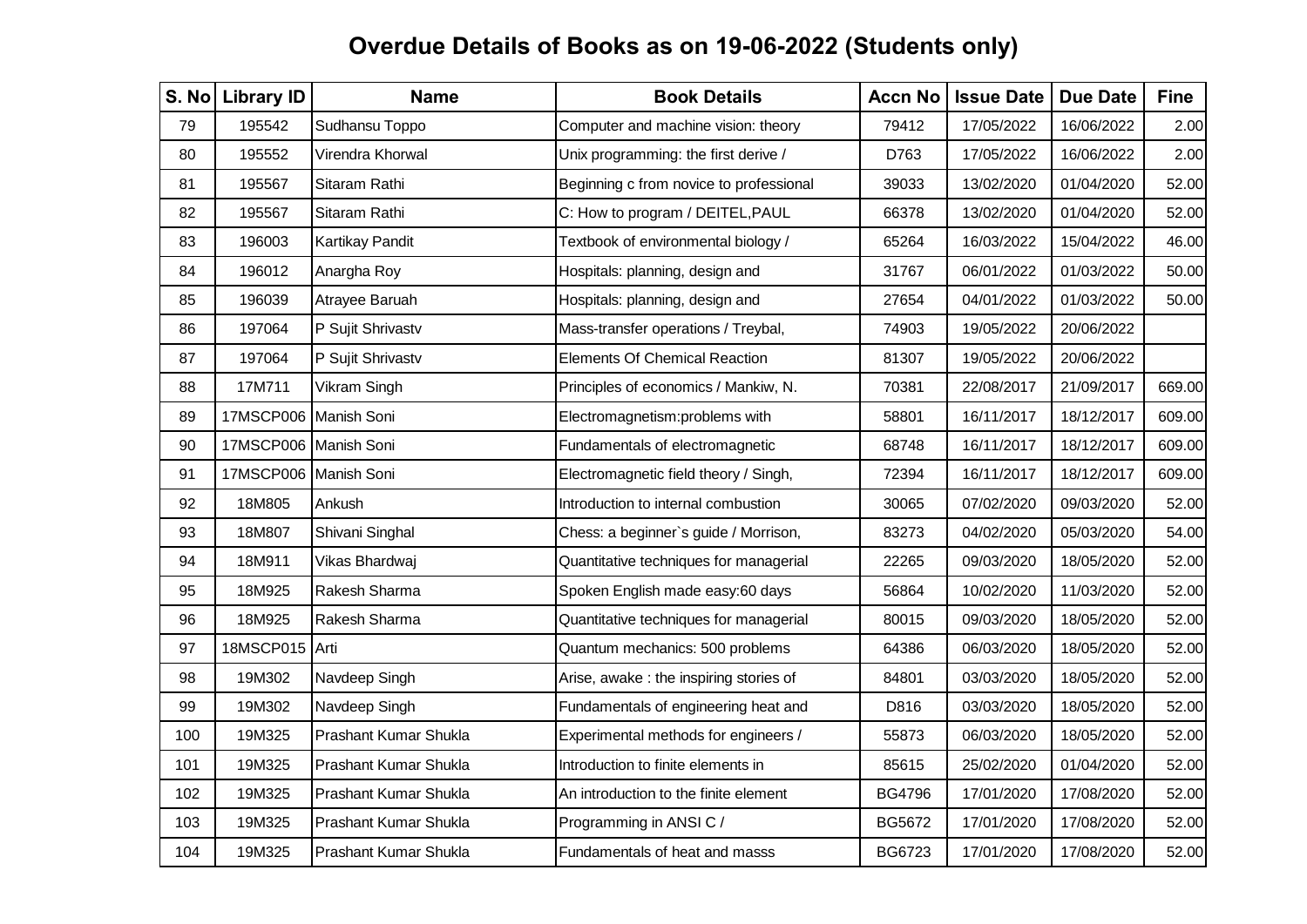| S. No | <b>Library ID</b> | <b>Name</b>             | <b>Book Details</b>                        | <b>Accn No</b> | <b>Issue Date</b> | <b>Due Date</b> | <b>Fine</b> |
|-------|-------------------|-------------------------|--------------------------------------------|----------------|-------------------|-----------------|-------------|
| 105   | 19M325            | Prashant Kumar Shukla   | Object oriented programming with           | BT45687        | 17/01/2020        | 17/08/2020      | 52.00       |
| 106   | 19M814            | Sushmita Bisht          | Vernacular Traditions Contemporary         | 84450          | 30/01/2020        | 02/03/2020      | 57.00       |
| 107   | 19MB909           | Deekshant Singh         | Human resource management: text            | 57568          | 17/02/2020        | 01/04/2020      | 52.00       |
| 108   | 19MB909           | Deekshant Singh         | Consumer behavior: buying, having,         | 60374          | 17/02/2020        | 01/04/2020      | 52.00       |
| 109   | 19MB909           | Deekshant Singh         | Business law / Mathur, Satish B.           | 62307          | 20/02/2020        | 01/04/2020      | 52.00       |
| 110   | 19MB909           | Deekshant Singh         | Business environment: text and cases /     | 63748          | 17/02/2020        | 01/04/2020      | 52.00       |
| 111   | 19MB909           | Deekshant Singh         | Fundamentals of financial management       | 68689          | 17/02/2020        | 01/04/2020      | 52.00       |
| 112   | 19MB909           | Deekshant Singh         | Business research methods / Mishra,        | 83103          | 17/02/2020        | 01/04/2020      | 52.00       |
| 113   | 19MM003           | Shipra Dwivadi          | C programming and data structures:         | 56775          | 17/02/2020        | 01/04/2020      | 52.00       |
| 114   | 19MM003           | Shipra Dwivadi          | SPSS explained / Hinton, Perry R           | 78365          | 12/03/2020        | 18/05/2020      | 52.00       |
| 115   | 19MP001           | Himanshu Sharma         | Introduction to solid state physics /      | 60682          | 04/03/2020        | 18/05/2020      | 52.00       |
| 116   | 19MP002           | Satyam Chaturvedi       | Electronic devices and circuit theory /    | 68099          | 09/03/2020        | 18/05/2020      | 52.00       |
| 117   | 19MP017           | Shreya                  | Introduction to Solid State Physics /      | 81746          | 03/03/2020        | 18/05/2020      | 52.00       |
| 118   | 20BCE111          | Vishal Bhardwaj         | Intermediate structural analysis /         | 69578          | 26/04/2022        | 26/05/2022      | 17.00       |
| 119   | 20BCE111          | Vishal Bhardwaj         | Structural analysis / Hibbeler, Russell C. | 70003          | 26/04/2022        | 26/05/2022      | 17.00       |
| 120   | 20BCH043          | Laukik Rajurkar         | Heat transfer: principles and              | 31832          | 04/04/2022        | 04/05/2022      | 33.00       |
| 121   | 20BCS045          | Vedant Verma            | Data structures and algorithms in C++      | 36808          | 01/04/2022        | 02/05/2022      | 35.00       |
| 122   | 20BCS045          | Vedant Verma            | Computer architecture and                  | 64322          | 01/04/2022        | 02/05/2022      | 35.00       |
| 123   | 20BCS045          | Vedant Verma            | Organizational behaviour; people           | 69253          | 01/04/2022        | 02/05/2022      | 35.00       |
| 124   | 20BCS056          | Shubham Thakur          | Operating system principles /              | 39590          | 20/04/2022        | 20/05/2022      | 21.00       |
| 125   | 20BCS056          | Shubham Thakur          | Introduction to algorithms / Cormen,       | 62535          | 05/05/2022        | 06/06/2022      | 10.00       |
| 126   | 20BCS062          | Machireddy Akash        | Power electronics circuits, devices and    | 37039          | 22/04/2022        | 23/05/2022      | 20.00       |
| 127   | 20BCS099          | Tinku Verma             | Data structures using C:1000 problems      | 56029          | 11/05/2022        | 10/06/2022      | 6.00        |
| 128   | 20BCS099          | Tinku Verma             | ADTs, Data Structures, and Problem         | 69929          | 13/05/2022        | 13/06/2022      | 5.00        |
| 129   | 20BEE040          | Shaina                  | Microprocessor architecture                | 30811          | 26/04/2022        | 26/05/2022      | 17.00       |
| 130   | 20BEE048          | Ramireddy Karthik Reddy | Microprocessor 8085 and its interfacing    | 62564          | 23/03/2022        | 22/04/2022      | 41.00       |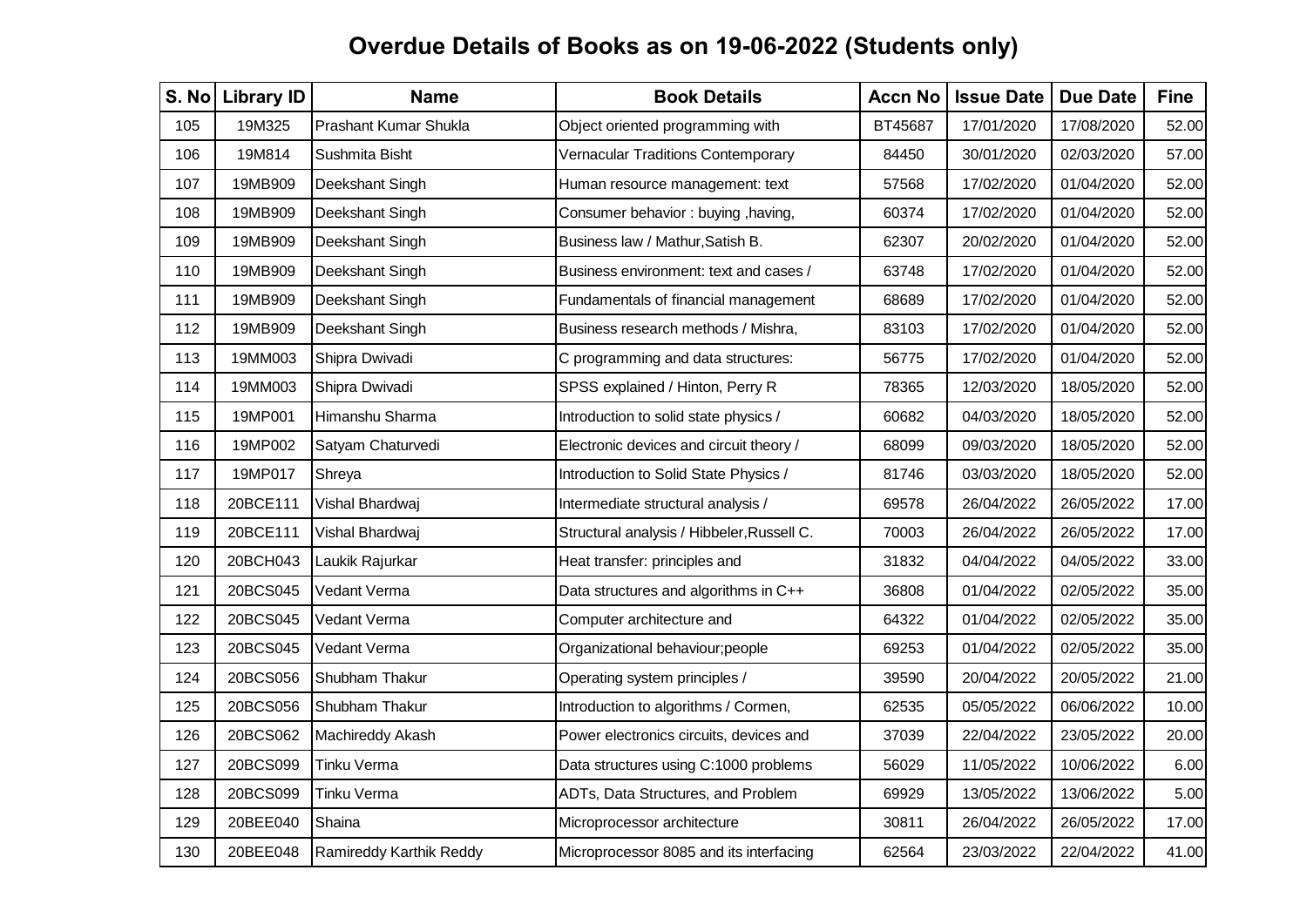| S. No | <b>Library ID</b> | <b>Name</b>             | <b>Book Details</b>                       | <b>Accn No</b> | <b>Issue Date</b> | <b>Due Date</b> | <b>Fine</b> |
|-------|-------------------|-------------------------|-------------------------------------------|----------------|-------------------|-----------------|-------------|
| 131   | 20BEE048          | Ramireddy Karthik Reddy | Electrical machines / Ghosh, Smarajit     | 86640          | 24/03/2022        | 25/04/2022      | 40.00       |
| 132   | 20BEE095          | Shivam                  | Electrical power systems / Wadhwa, C.L.   | 50119          | 27/04/2022        | 27/05/2022      | 16.00       |
| 133   | 20BME053          | Saurabh Tiwari          | Programming In Assembly Language on       | 21960          | 06/05/2022        | 06/06/2022      | 10.00       |
| 134   | 20BME053          | Saurabh Tiwari          | Compilers : principles, techniques and    | 87982          | 06/05/2022        | 06/06/2022      | 10.00       |
| 135   | 20BME071          | Abhishek Kumar Yadav    | A text book of strength of materials /    | 27881          | 26/04/2022        | 26/05/2022      | 17.00       |
| 136   | 20BME084          | Nikhil Kumar            | Heat transfer / Holman, J.P               | 74318          | 29/04/2022        | 30/05/2022      | 15.00       |
| 137   | 20BME112          | Nikhil Jamwal           | Heat and mass transfer data book /        | 24451          | 26/04/2022        | 26/05/2022      | 17.00       |
| 138   | 20MAR011          | Poulomi Deogharia       | Reincarnation / Abhedananda, Swami        | 60273          | 01/11/2021        | 10/01/2022      | 50.00       |
| 139   | 20MCE212          | Rahul kumar             | Pavement management for airports,         | 48902          | 04/05/2022        | 03/06/2022      | 11.00       |
| 140   | 20MCE212          | Rahul kumar             | Pavement engineering:principles and       | 57889          | 04/05/2022        | 03/06/2022      | 11.00       |
| 141   | 20MEE011          | Rajat Kumar             | Matlab and simulink for engineers /       | 77524          | 24/03/2021        | 01/09/2021      | 51.00       |
| 142   | 20MEE011          | Rajat Kumar             | Power Generation Operation and            | 86827          | 25/03/2021        | 01/09/2021      | 51.00       |
| 143   | 20MEE207          | Jayantkumar Bradiya     | Machinery condition monitoring:           | 80940          | 08/03/2022        | 11/04/2022      | 50.00       |
| 144   | 20MME002          | Aditya Gaur             | Solar energy :principles of thermal       | 31799          | 17/03/2022        | 18/04/2022      | 45.00       |
| 145   | 20MME002          | Aditya Gaur             | Solar energy fundamentals, design,        | 56973          | 23/03/2022        | 22/04/2022      | 41.00       |
| 146   | 21BAR010          | Ishika Suri             | A history of architecture / Cruickshank,  | 25786          | 05/05/2022        | 06/06/2022      | 10.00       |
| 147   | 21BAR010          | Ishika Suri             | Building construction / Kumar, Sushil     | 32657          | 05/05/2022        | 06/06/2022      | 10.00       |
| 148   | 21BAR010          | Ishika Suri             | Ramsey/Sleeper architectural graphic      | 41629          | 05/05/2022        | 06/06/2022      | 10.00       |
| 149   | 21BAR010          | Ishika Suri             | History of architecture / Fletcher,       | 72796          | 05/05/2022        | 06/06/2022      | 10.00       |
| 150   | 21BAR024          | Gourika                 | A global history of architecture /        | 56175          | 29/04/2022        | 30/05/2022      | 15.00       |
| 151   | 21BAR024          | Gourika                 | I.M.Pei:complete works / Jodidio, Philip  | 65101          | 05/05/2022        | 06/06/2022      | 10.00       |
| 152   | 21BAR024          | Gourika                 | Penguin dictionary of architecture and    | 87187          | 05/05/2022        | 06/06/2022      | 10.00       |
| 153   | 21BCE013          | Arnanshu Saini          | Engineering chemistry / PALANNA, O.G.     | 59539          | 18/05/2022        | 17/06/2022      | 1.00        |
| 154   | 21BCE017          | Priya Sharma            | Fundamentals of electric circuits /       | 68354          | 12/05/2022        | 13/06/2022      | 5.00        |
| 155   | 21BCE026          | Abhishek Rana           | Basic electrical engineering / Rajput, R. | 87206          | 19/05/2022        | 20/06/2022      |             |
| 156   | 21BCE034          | Ishika                  | Material science and engineering in SI    | 59069          | 18/05/2022        | 17/06/2022      | 1.00        |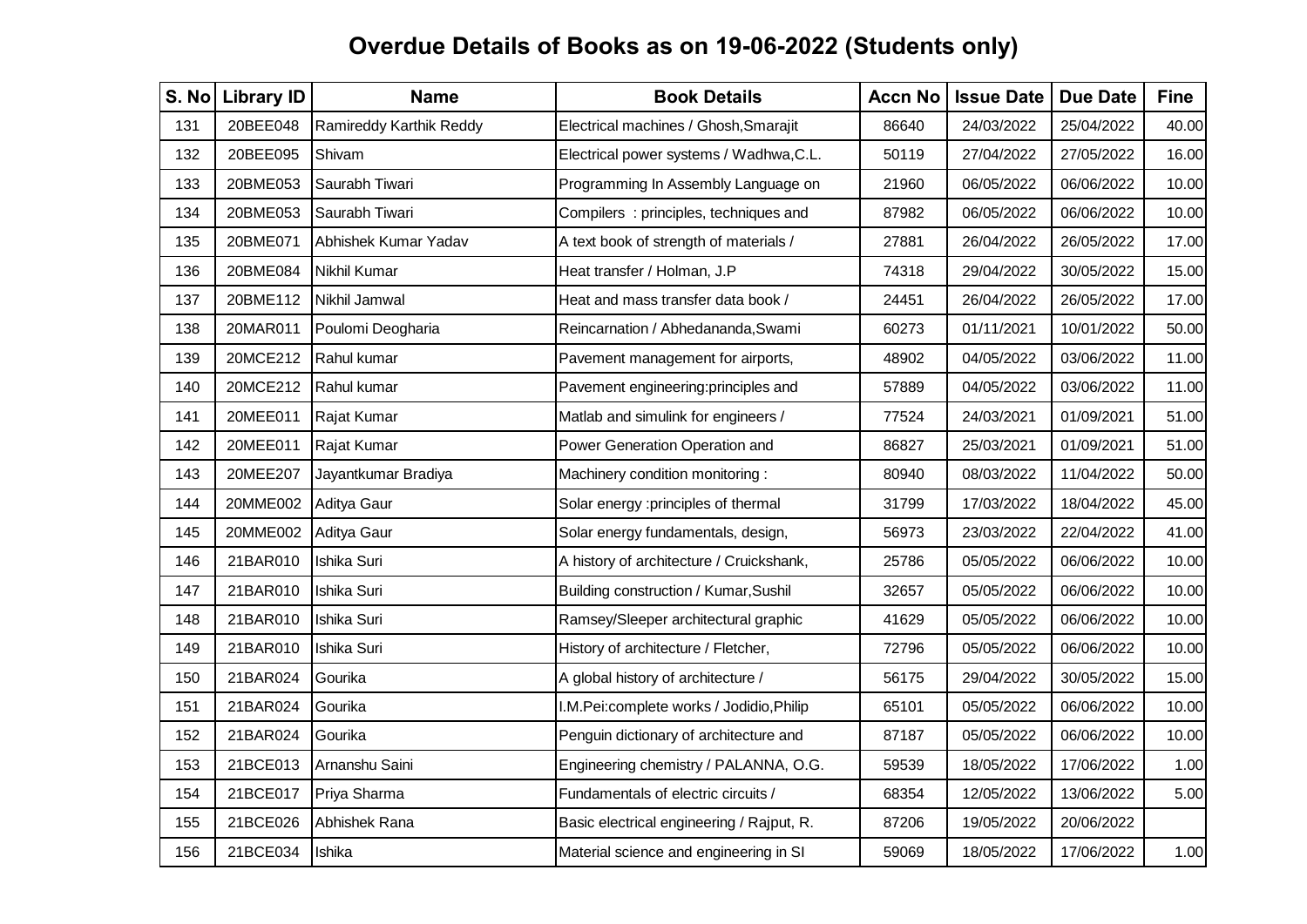| S. No | <b>Library ID</b> | <b>Name</b>            | <b>Book Details</b>                     | <b>Accn No</b> | <b>Issue Date</b> | <b>Due Date</b> | <b>Fine</b> |
|-------|-------------------|------------------------|-----------------------------------------|----------------|-------------------|-----------------|-------------|
| 157   | 21BCE034          | Ishika                 | Engineering chemistry / Jain, P.C.      | D1419          | 18/05/2022        | 17/06/2022      | 1.00        |
| 158   | 21BCE052          | Shivansh Handa         | Engineering chemistry; chemistry of     | 9264           | 19/05/2022        | 20/06/2022      |             |
| 159   | 21BCE052          | Shivansh Handa         | Materials science and engineering: a    | 44885          | 19/05/2022        | 20/06/2022      |             |
| 160   | 21BCE058          | <b>Nitin Patel</b>     | Materials science / Rajendran, V.       | 81769          | 17/05/2022        | 16/06/2022      | 2.00        |
| 161   | 21BCE058          | <b>Nitin Patel</b>     | Engineering chemistry: fundamental      | 84641          | 17/05/2022        | 16/06/2022      | 2.00        |
| 162   | 21BCE071          | Kritika Kumari         | Materials science and engineering:an    | 44671          | 12/05/2022        | 13/06/2022      | 5.00        |
| 163   | 21BCE089          | <b>Dishant</b>         | Materials science and engineering:an    | 44253          | 19/05/2022        | 20/06/2022      |             |
| 164   | 21BCE089          | Dishant                | Fundamentals of electric circuits /     | D1604          | 19/05/2022        | 20/06/2022      |             |
| 165   | 21BCE101          | Sandesh Raprey         | Advanced engineering mathematics /      | 58050          | 12/05/2022        | 13/06/2022      | 5.00        |
| 166   | 21BCE107          | Tanvi                  | Advanced engineering mathematics /      | 71241          | 11/05/2022        | 10/06/2022      | 6.00        |
| 167   | 21BCE107          | Tanvi                  | Communication skills / Sen, Leena       | 79553          | 11/05/2022        | 10/06/2022      | 6.00        |
| 168   | 21BCE117          | Pasang Dolker          | Electrical engineering fundamentals /   | 27199          | 12/05/2022        | 13/06/2022      | 5.00        |
| 169   | 21BCE117          | Pasang Dolker          | Advanced engineering mathematics /      | 31708          | 12/05/2022        | 13/06/2022      | 5.00        |
| 170   | 21BCH056          | Arjun Singh            | Electronic devices and circuit theory / | G17451         | 12/05/2022        | 13/06/2022      | 5.00        |
| 171   | 21BCH064          | Aryan                  | Higher engineering mathematics /        | 72736          | 18/05/2022        | 17/06/2022      | 1.00        |
| 172   | 21BCH074          | Shraddha Hire          | Electronic devices and circuit theory / | 25085          | 19/04/2022        | 19/05/2022      | 22.00       |
| 173   | 21BCH074          | Shraddha Hire          | Solid state electronic devices /        | 63060          | 19/04/2022        | 19/05/2022      | 22.00       |
| 174   | 21BCH074          | Shraddha Hire          | Advanced engineering mathematics /      | 71235          | 12/04/2022        | 12/05/2022      | 27.00       |
| 175   | 21BCS005          | Abhishek Kumar         | Programming in C++ / Litvin, Maria      | 41237          | 18/04/2022        | 18/05/2022      | 23.00       |
| 176   | 21BCS005          | Abhishek Kumar         | Engineering chemistry                   | D1589          | 11/04/2022        | 11/05/2022      | 28.00       |
| 177   | 21BCS027          | Pushpender             | Materials science and engineering:an    | 44237          | 17/05/2022        | 16/06/2022      | 2.00        |
| 178   | 21BCS027          | Pushpender             | Electric circuit analysis / JOHNSON,    | 57698          | 17/05/2022        | 16/06/2022      | 2.00        |
| 179   | 21BCS037          | Navdeep Kaur           | Higher engineering mathematics / H.K.   | 72750          | 19/05/2022        | 20/06/2022      |             |
| 180   | 21BCS037          | Navdeep Kaur           | Basic electrical engineering /          | D1460          | 19/05/2022        | 20/06/2022      |             |
| 181   | 21BCS043          | <b>Budharam Suresh</b> | Starting out with python / Gaddis, Tony | 58953          | 29/04/2022        | 30/05/2022      | 15.00       |
| 182   | 21BCS059          | Rohit Verma            | Materials science and engineering:an    | 44260          | 20/05/2022        | 20/06/2022      |             |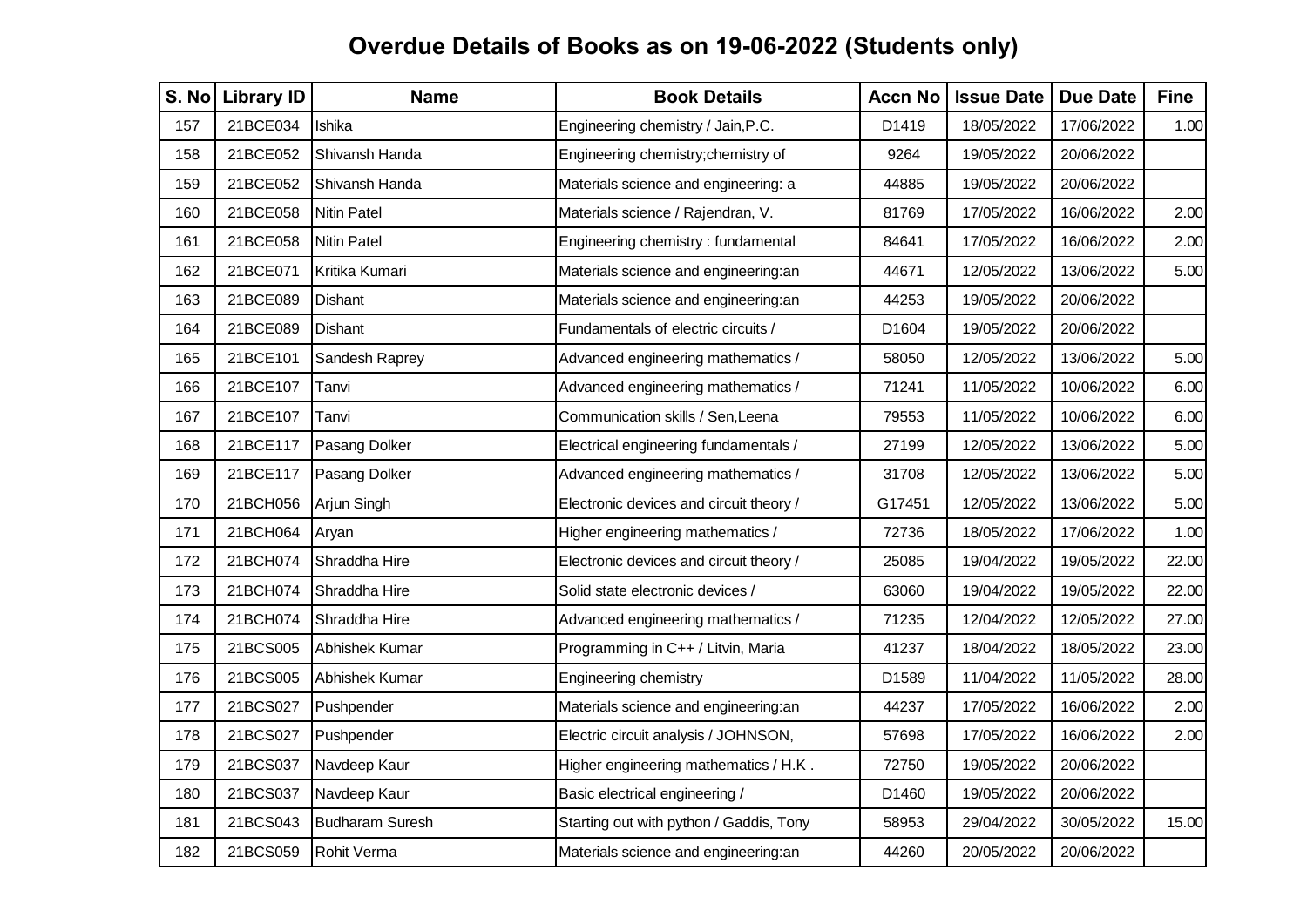| S. No | <b>Library ID</b> | <b>Name</b>                | <b>Book Details</b>                      | <b>Accn No</b> | <b>Issue Date</b> | <b>Due Date</b> | <b>Fine</b> |
|-------|-------------------|----------------------------|------------------------------------------|----------------|-------------------|-----------------|-------------|
| 183   | 21BCS059          | <b>Rohit Verma</b>         | A text book of engineering chemistry /   | D751           | 20/05/2022        | 20/06/2022      |             |
| 184   | 21BCS063          | Sandeep Sepat              | Godan (Hindi) / Premchand                | 74272          | 18/05/2022        | 17/06/2022      | 1.00        |
| 185   | 21BCS064          | Mohammad Amaan             | Electrical engineering / RAJPUT, R.K.    | 77320          | 18/04/2022        | 18/05/2022      | 23.00       |
| 186   | 21BCS064          | Mohammad Amaan             | A Better India a better world / Murthy,  | 78991          | 11/05/2022        | 10/06/2022      | 6.00        |
| 187   | 21BCS064          | Mohammad Amaan             | The theory of everything : the origin    | 83348          | 18/04/2022        | 18/05/2022      | 23.00       |
| 188   | 21BCS064          | Mohammad Amaan             | Basic electrical engineering / SAHDEV,   | 86587          | 18/04/2022        | 18/05/2022      | 23.00       |
| 189   | 21BCS082          | <b>Ricky Chaudhary</b>     | Basic electrical engineering /           | 76890          | 19/05/2022        | 20/06/2022      |             |
| 190   | 21BCS099          | Nikhil singh               | A Textbook of engineering                | 85936          | 26/04/2022        | 26/05/2022      | 17.00       |
| 191   | 21BCS104          | Jaskaran Singh             | Engineering chemistry : fundamental      | 84634          | 21/04/2022        | 23/05/2022      | 20.00       |
| 192   | 21BCS104          | Jaskaran Singh             | A textbook of electrical technology vol. | D471           | 21/04/2022        | 23/05/2022      | 20.00       |
| 193   | 21BCS108          | Ravi Kant                  | Elements of electrical engineering /     | 77097          | 10/05/2022        | 09/06/2022      | 7.00        |
| 194   | 21BCS116          | Abhishek kumar             | Material science and engineering /       | 70290          | 17/05/2022        | 16/06/2022      | 2.00        |
| 195   | 21BCS116          | Abhishek kumar             | Fundamentals of engineering chemistry    | D1663          | 09/05/2022        | 08/06/2022      | 8.00        |
| 196   | 21BCS123          | Jadav Bindu Priya          | Electrical engineering fundamentals /    | 32132          | 19/05/2022        | 20/06/2022      |             |
| 197   | 21BCS123          | Jadav Bindu Priya          | Comprehensive engineering chemistry      | 60163          | 19/05/2022        | 20/06/2022      |             |
| 198   | 21BCS123          | Jadav Bindu Priya          | Elementary differential equations &      | 64128          | 19/05/2022        | 20/06/2022      |             |
| 199   | 21BCS123          | Jadav Bindu Priya          | Materials science and engineering: in SI | 81762          | 19/05/2022        | 20/06/2022      |             |
| 200   | 21BCS127          | <b>Hubed Singh Kaushal</b> | Fundamentals of electrical engineering   | 71646          | 19/05/2022        | 20/06/2022      |             |
| 201   | 21BEC009          | Raushan Saxsena            | Electronic devices and circuits / Maini, | 79703          | 12/05/2022        | 13/06/2022      | 5.00        |
| 202   | 21BEC009          | Raushan Saxsena            | Principles of Engineering mechanics /    | 85406          | 12/05/2022        | 13/06/2022      | 5.00        |
| 203   | 21BEC009          | Raushan Saxsena            | Computer fundamentals; concepts,         | D99            | 12/05/2022        | 13/06/2022      | 5.00        |
| 204   | 21BEC009          | Raushan Saxsena            | Let us c / Kanetkar, Yashwant            | D472           | 12/05/2022        | 13/06/2022      | 5.00        |
| 205   | 21BEC009          | Raushan Saxsena            | Let us C / Kanetkar, Yashvant.P          | D503           | 12/05/2022        | 13/06/2022      | 5.00        |
| 206   | 21BEC009          | Raushan Saxsena            | Let us C solutions / Kanetkar, Yashvant. | D1224          | 12/05/2022        | 13/06/2022      | 5.00        |
| 207   | 21BEC011          | Krishna Gambhir            | Electronic devices and circuit theory /  | 31009          | 13/05/2022        | 13/06/2022      | 5.00        |
| 208   | 21BEC011          | Krishna Gambhir            | Electronic devices and circuit theory /  | 59712          | 13/05/2022        | 13/06/2022      | 5.00        |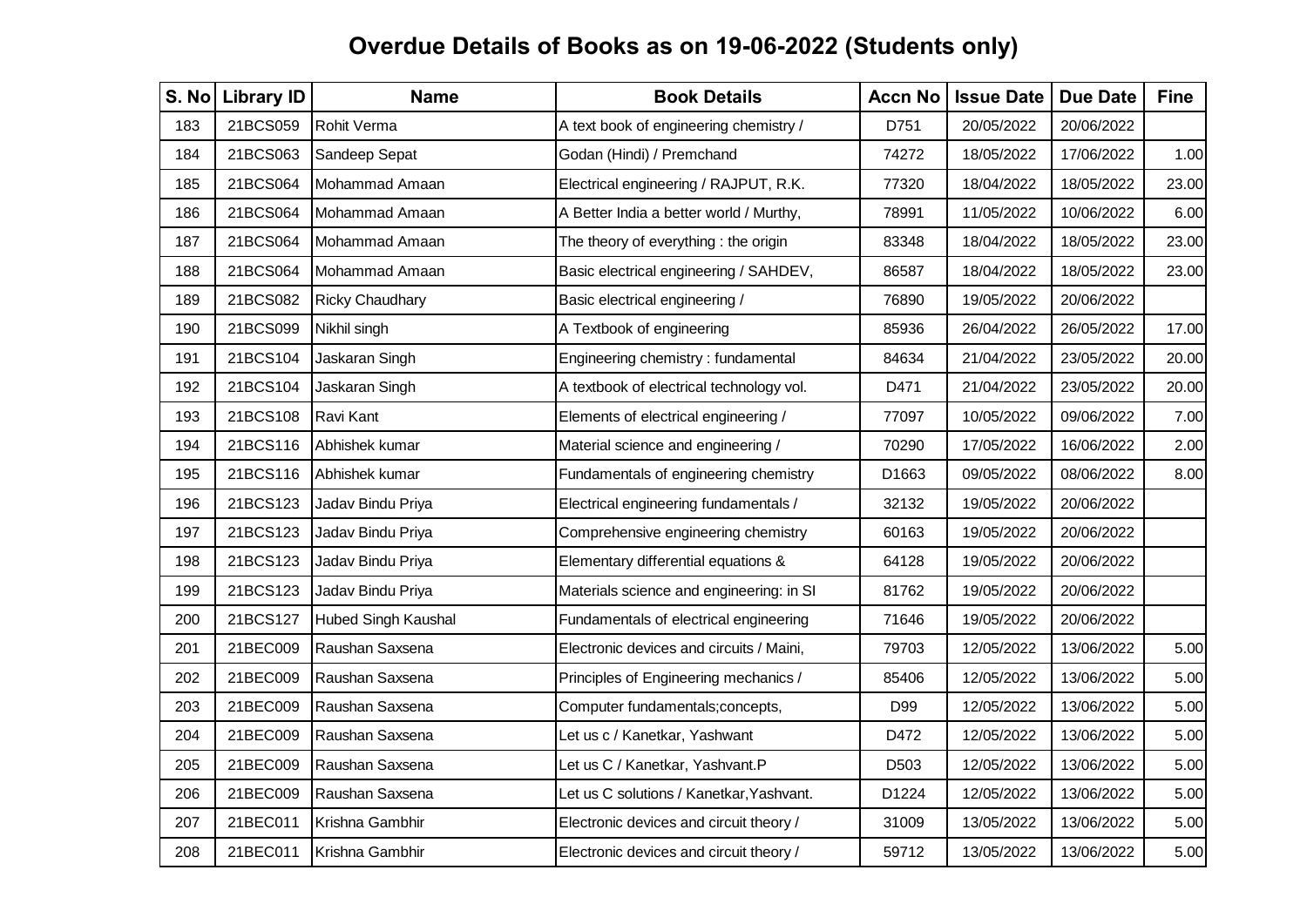| S. No | <b>Library ID</b> | <b>Name</b>             | <b>Book Details</b>                      | <b>Accn No</b> | <b>Issue Date</b> | <b>Due Date</b> | <b>Fine</b> |
|-------|-------------------|-------------------------|------------------------------------------|----------------|-------------------|-----------------|-------------|
| 209   | 21BEC020          | Saksham Anand           | Engineering drawing :plane and solid     | D709           | 11/05/2022        | 10/06/2022      | 6.00        |
| 210   | 21BEC032          | Ankit                   | A text book of engineering physics /     | 58265          | 13/05/2022        | 13/06/2022      | 5.00        |
| 211   | 21BEC032          | Ankit                   | Electronic devices and circuits /        | 69657          | 18/05/2022        | 17/06/2022      | 1.00        |
| 212   | 21BEC034          | Pushkar Vaid            | Engineering mechanics /                  | 69445          | 20/05/2022        | 20/06/2022      |             |
| 213   | 21BEC044          | Kuldeep Kumar           | Millman's electronic devices and         | 55232          | 18/05/2022        | 17/06/2022      | 1.00        |
| 214   | 21BEC060          | Anukul Saini            | Electronic devices and circuits: an      | 25098          | 18/05/2022        | 17/06/2022      | 1.00        |
| 215   | 21BEC061          | Ayush shah              | अपनी याददा त कैसे बढ़ाए / Singh,Surya    | 56667          | 13/05/2022        | 13/06/2022      | 5.00        |
| 216   | 21BEC061          | Ayush shah              | Computer course / Minhas, Devendar       | G16580         | 13/05/2022        | 13/06/2022      | 5.00        |
| 217   | 21BEC062          | <b>Ritik Kumar</b>      | A text book of engineering physics /     | 58263          | 13/05/2022        | 13/06/2022      | 5.00        |
| 218   | 21BEC063          | Rajneesh Kumar          | Experimental psychology / Kantowitz,     | 43470          | 11/05/2022        | 10/06/2022      | 6.00        |
| 219   | 21BEC063          | Rajneesh Kumar          | Modern engineering physics /             | 58277          | 17/05/2022        | 16/06/2022      | 2.00        |
| 220   | 21BEC063          | Rajneesh Kumar          | Solid state electronic devices /         | 73405          | 17/05/2022        | 16/06/2022      | 2.00        |
| 221   | 21BEC063          | Rajneesh Kumar          | Positive thought positive action:        | 87208          | 11/05/2022        | 10/06/2022      | 6.00        |
| 222   | 21BEC065          | Shlok Soni              | Principles of electronic devices and     | 50713          | 13/05/2022        | 13/06/2022      | 5.00        |
| 223   | 21BEC069          | Aman Asrani             | Electronic devices and circuit theory /  | 44879          | 20/05/2022        | 20/06/2022      |             |
| 224   | 21BEC071          | Bucheti Naga Padmini    | Electronic devices and circuits /        | 67095          | 02/05/2022        | 01/06/2022      | 13.00       |
| 225   | 21BEC071          | Bucheti Naga Padmini    | Mechanics / Shukla, R. K.                | 76330          | 02/05/2022        | 01/06/2022      | 13.00       |
| 226   | 21BEC073          | Abhinandan              | Electronic devices and circuits / Bell,  | 77425          | 18/05/2022        | 17/06/2022      | 1.00        |
| 227   | 21BEC073          | Abhinandan              | Computer fundamentals; concepts,         | D224           | 18/05/2022        | 17/06/2022      | 1.00        |
| 228   | 21BEC075          | <b>Aniket Choudhary</b> | Theory and problems of data structures   | 42925          | 18/05/2022        | 17/06/2022      | 1.00        |
| 229   | 21BEC075          | Aniket Choudhary        | Programming and problem solving with     | 63310          | 18/05/2022        | 17/06/2022      | 1.00        |
| 230   | 21BEC075          | Aniket Choudhary        | Electronic devices and circuits / Maini, | 79697          | 18/05/2022        | 17/06/2022      | 1.00        |
| 231   | 21BEC075          | Aniket Choudhary        | Programming with c / Gottfried, Byron    | 87634          | 18/05/2022        | 17/06/2022      | 1.00        |
| 232   | 21BEC075          | <b>Aniket Choudhary</b> | A textbook of engineering physics /      | D718           | 18/05/2022        | 17/06/2022      | 1.00        |
| 233   | 21BEC076          | Monika Patel            | Electronic devices and circuit theory /  | 33388          | 18/05/2022        | 17/06/2022      | 1.00        |
| 234   | 21BEC076          | Monika Patel            | Foundations and applications of          | 81859          | 18/05/2022        | 17/06/2022      | 1.00        |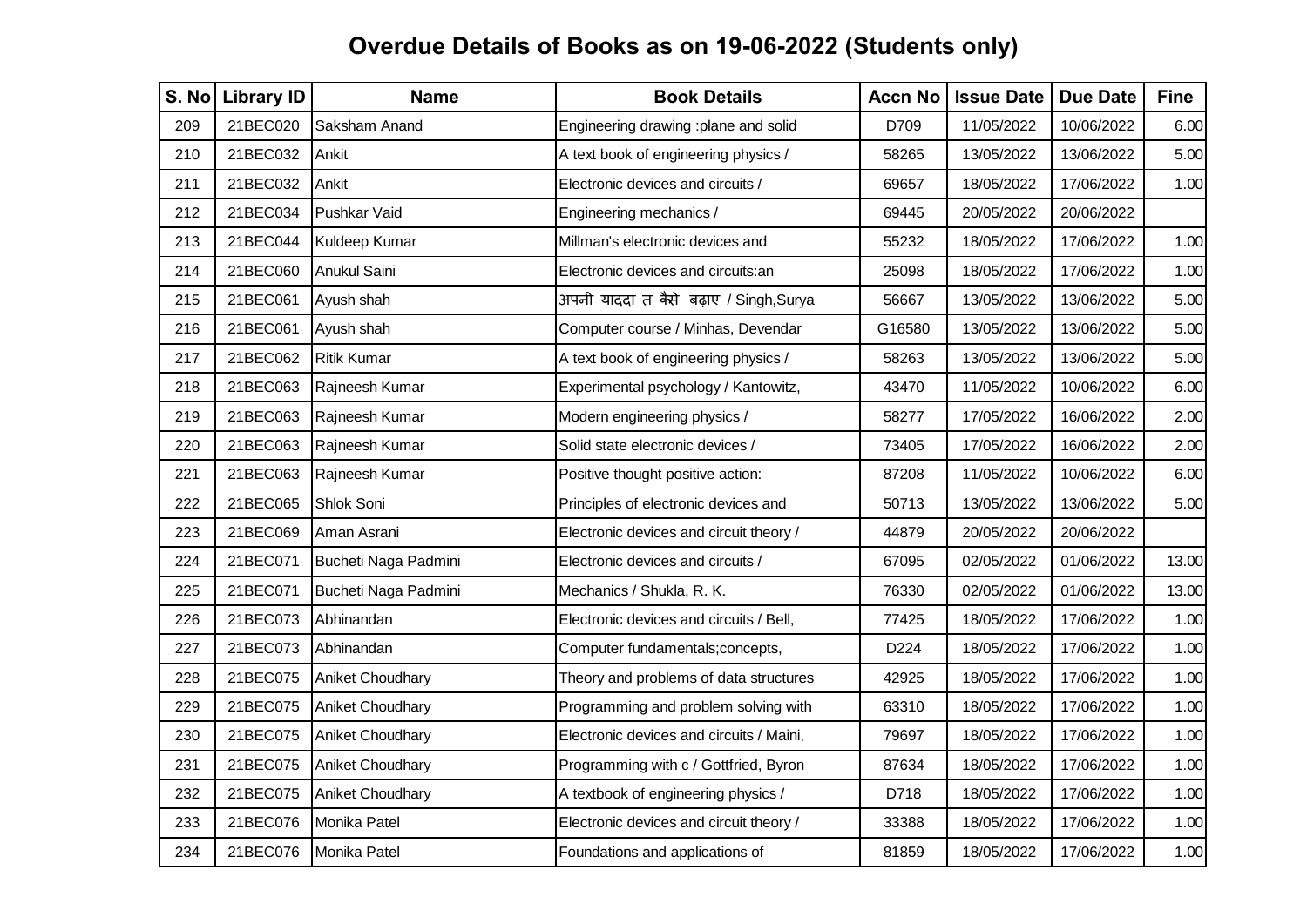| S. No | <b>Library ID</b> | <b>Name</b>         | <b>Book Details</b>                      | <b>Accn No</b> | <b>Issue Date</b> | <b>Due Date</b> | <b>Fine</b> |
|-------|-------------------|---------------------|------------------------------------------|----------------|-------------------|-----------------|-------------|
| 235   | 21BEC078          | Rishabh Pal         | Artificial intelligence : a modern       | 36754          | 12/04/2022        | 12/05/2022      | 27.00       |
| 236   | 21BEC078          | Rishabh Pal         | Advanced engineering mathematics /       | 69388          | 12/04/2022        | 12/05/2022      | 27.00       |
| 237   | 21BEC079          | Sujal Kumar         | Engineering Physics / SARIN, AMIT        | 80036          | 19/05/2022        | 20/06/2022      |             |
| 238   | 21BEC081          | Anubhav             | Electronic devices and circuits / Bell,  | 83536          | 18/05/2022        | 17/06/2022      | 1.00        |
| 239   | 21BEC082          | <b>Tusshar Paul</b> | C/C++ programmer's reference /           | 33957          | 18/05/2022        | 17/06/2022      | 1.00        |
| 240   | 21BEC082          | <b>Tusshar Paul</b> | C : the complete reference / SCHILDT,    | 36697          | 18/05/2022        | 17/06/2022      | 1.00        |
| 241   | 21BEC082          | <b>Tusshar Paul</b> | Programming with c / Gottfried, Byron    | 87620          | 18/05/2022        | 17/06/2022      | 1.00        |
| 242   | 21BEC084          | Samresh Vardhan     | Advanced engineering mathematics /       | 61825          | 13/05/2022        | 13/06/2022      | 5.00        |
| 243   | 21BEC085          | Aniket Dhanotia     | Web technology: a developer's            | 77745          | 18/05/2022        | 17/06/2022      | 1.00        |
| 244   | 21BEC087          | Manik Singh         | Electronic devices and circuits: an      | 42059          | 18/05/2022        | 17/06/2022      | 1.00        |
| 245   | 21BEC087          | Manik Singh         | Javascript: step by step / Suehring,     | 77680          | 18/05/2022        | 17/06/2022      | 1.00        |
| 246   | 21BEC087          | Manik Singh         | Programming with c / Gottfried, Byron    | 87642          | 18/05/2022        | 17/06/2022      | 1.00        |
| 247   | 21BEC087          | Manik Singh         | A text book of engineering physics /     | G17277         | 18/05/2022        | 17/06/2022      | 1.00        |
| 248   | 21BEC089          | Dilip Bairwa        | Electronic devices and circuits / Maini, | 79699          | 18/05/2022        | 17/06/2022      | 1.00        |
| 249   | 21BEC108          | Nitin Kanwat        | Electronic devices and circuit theory /  | 44878          | 18/05/2022        | 17/06/2022      | 1.00        |
| 250   | 21BEC113          | Ishu Meena          | Foundations and applications of          | 78918          | 11/05/2022        | 10/06/2022      | 6.00        |
| 251   | 21BEE001          | Rakshit Sisodiya    | Essentials of materials science and      | 39973          | 20/05/2022        | 20/06/2022      |             |
| 252   | 21BEE001          | Rakshit Sisodiya    | ADTs, Data Structures, and Problem       | 78415          | 20/05/2022        | 20/06/2022      |             |
| 253   | 21BEE001          | Rakshit Sisodiya    | Basic electrical engineering / SAHDEV,   | 86589          | 20/05/2022        | 20/06/2022      |             |
| 254   | 21BEE002          | Priyanshu Pant      | Bhagavan Buddha and our heritage /       | 60245          | 28/04/2022        | 30/05/2022      | 15.00       |
| 255   | 21BEE006          | Ganpat Singh        | Angregi-hindi: shabdon ka thik pariyog   | 39499          | 18/05/2022        | 17/06/2022      | 1.00        |
| 256   | 21BEE006          | Ganpat Singh        | Engineering chemistry / GAIKWAD,         | 66961          | 18/05/2022        | 17/06/2022      | 1.00        |
| 257   | 21BEE006          | Ganpat Singh        | Fundamentals of electrical engineering   | 77104          | 18/05/2022        | 17/06/2022      | 1.00        |
| 258   | 21BEE006          | Ganpat Singh        | Communication skills / Sen, Leena        | 79545          | 18/05/2022        | 17/06/2022      | 1.00        |
| 259   | 21BEE011          | <b>Milind Gupta</b> | Engineering chemistry / JAIN, P.C.       | 31100          | 11/05/2022        | 10/06/2022      | 6.00        |
| 260   | 21BEE023          | Aryan Bhardwaj      | A textbook of engineering chemistry-II / | 71696          | 13/05/2022        | 13/06/2022      | 5.00        |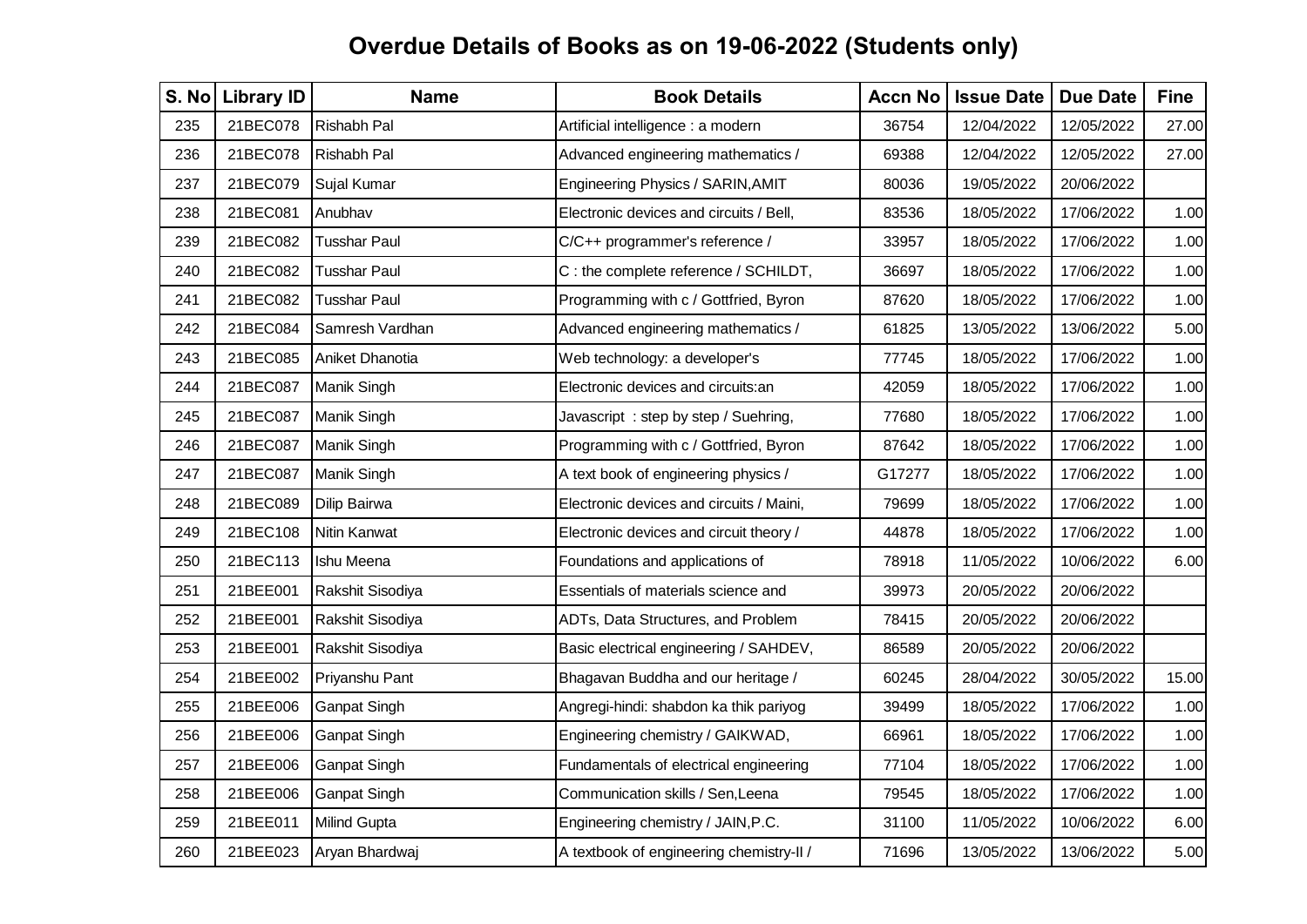| S. No | <b>Library ID</b> | <b>Name</b>               | <b>Book Details</b>                       | <b>Accn No</b> | <b>Issue Date</b> | <b>Due Date</b> | <b>Fine</b> |
|-------|-------------------|---------------------------|-------------------------------------------|----------------|-------------------|-----------------|-------------|
| 261   | 21BEE037          | Diya Thakur               | Basic electrical engineering / Rajput, R. | 87141          | 18/04/2022        | 18/05/2022      | 23.00       |
| 262   | 21BEE041          | Shashank Tiwari           | Introduction to materials science and     | 81740          | 13/05/2022        | 13/06/2022      | 5.00        |
| 263   | 21BEE045          | <b>Abhineet Pandey</b>    | Materials science and engineering: in SI  | 81756          | 18/05/2022        | 17/06/2022      | 1.00        |
| 264   | 21BEE045          | Abhineet Pandey           | Electrical engineering fundamentals /     | 83009          | 18/05/2022        | 17/06/2022      | 1.00        |
| 265   | 21BEE047          | <b>Mohit Kumar</b>        | Materials science and engineering: a      | 71465          | 13/05/2022        | 13/06/2022      | 5.00        |
| 266   | 21BEE061          | Kanika Sharma             | Basic electricity and electronics /       | 26898          | 19/05/2022        | 20/06/2022      |             |
| 267   | 21BEE092          | Abhishek Kumar            | Advanced engineering mathematics /        | 58040          | 11/05/2022        | 10/06/2022      | 6.00        |
| 268   | 21BEE092          | Abhishek Kumar            | Communication skills / Sen, Leena         | 79549          | 11/05/2022        | 10/06/2022      | 6.00        |
| 269   | 21BEE100          | Abhishek                  | A textbook on experiments and             | 4956           | 12/05/2022        | 13/06/2022      | 5.00        |
| 270   | 21BEE101          | <b>Ritik Mehra</b>        | Foundations of electrical engineering /   | 72553          | 19/05/2022        | 20/06/2022      |             |
| 271   | 21BEE114          | Vinay Kumar               | Fundamentals of electric circuits /       | 68357          | 11/05/2022        | 10/06/2022      | 6.00        |
| 272   | 21BEE116          | Suresh Chand Meena        | Electrical engineering fundamentals /     | 83008          | 17/05/2022        | 16/06/2022      | 2.00        |
| 273   | 21BEE120          | Sameer Rana               | Engineering mathematics / TANEJA, S.C.    | 66030          | 13/05/2022        | 13/06/2022      | 5.00        |
| 274   | 21BMA008          | Yachana Arora             | Technical communication: principles       | 76751          | 09/05/2022        | 08/06/2022      | 8.00        |
| 275   | 21BMA017          | Akanksha Sharma           | Kreyszig's engineering mathematics-1 /    | 69367          | 26/04/2022        | 26/05/2022      | 17.00       |
| 276   | 21BMA017          | Akanksha Sharma           | An Introduction to HTML and javascript    | 77582          | 11/05/2022        | 10/06/2022      | 6.00        |
| 277   | 21BMA022          | Shweta Mangla             | Advanced engineering mathematics /        | 61826          | 13/05/2022        | 13/06/2022      | 5.00        |
| 278   | 21BMA022          | Shweta Mangla             | A textbook of electrical technology vol.  | D1121          | 20/05/2022        | 20/06/2022      |             |
| 279   | 21BMA024          | Yogesh Kumar              | Fundamentals of electric circuits /       | 68355          | 18/05/2022        | 17/06/2022      | 1.00        |
| 280   | 21BMA032          | Gaganpreet Kaur           | Technical communication:principles        | 60362          | 20/05/2022        | 20/06/2022      |             |
| 281   | 21BMA032          | Gaganpreet Kaur           | communication skills for engineers and    | 68672          | 20/05/2022        | 20/06/2022      |             |
| 282   | 21BMA042          | <b>Harsh Dev</b>          | C++ how to program. / Deilel, H.M.        | 40614          | 19/04/2022        | 19/05/2022      | 22.00       |
| 283   | 21BMA042          | Harsh Dev                 | Basic circuit analysis / Cunningham,      | D1549          | 19/04/2022        | 19/05/2022      | 22.00       |
| 284   | 21BMA043          | Muskaan                   | How to do everything: Ubuntu / Orloff,    | 56739          | 11/05/2022        | 10/06/2022      | 6.00        |
| 285   | 21BMA043          | Muskaan                   | Teach yourself web technologies pt.-1 /   | D202           | 11/05/2022        | 10/06/2022      | 6.00        |
| 286   | 21BME001          | <b>Praneet Srivastava</b> | Engineering mechanics / Ramamurthy,       | 80559          | 18/05/2022        | 17/06/2022      | 1.00        |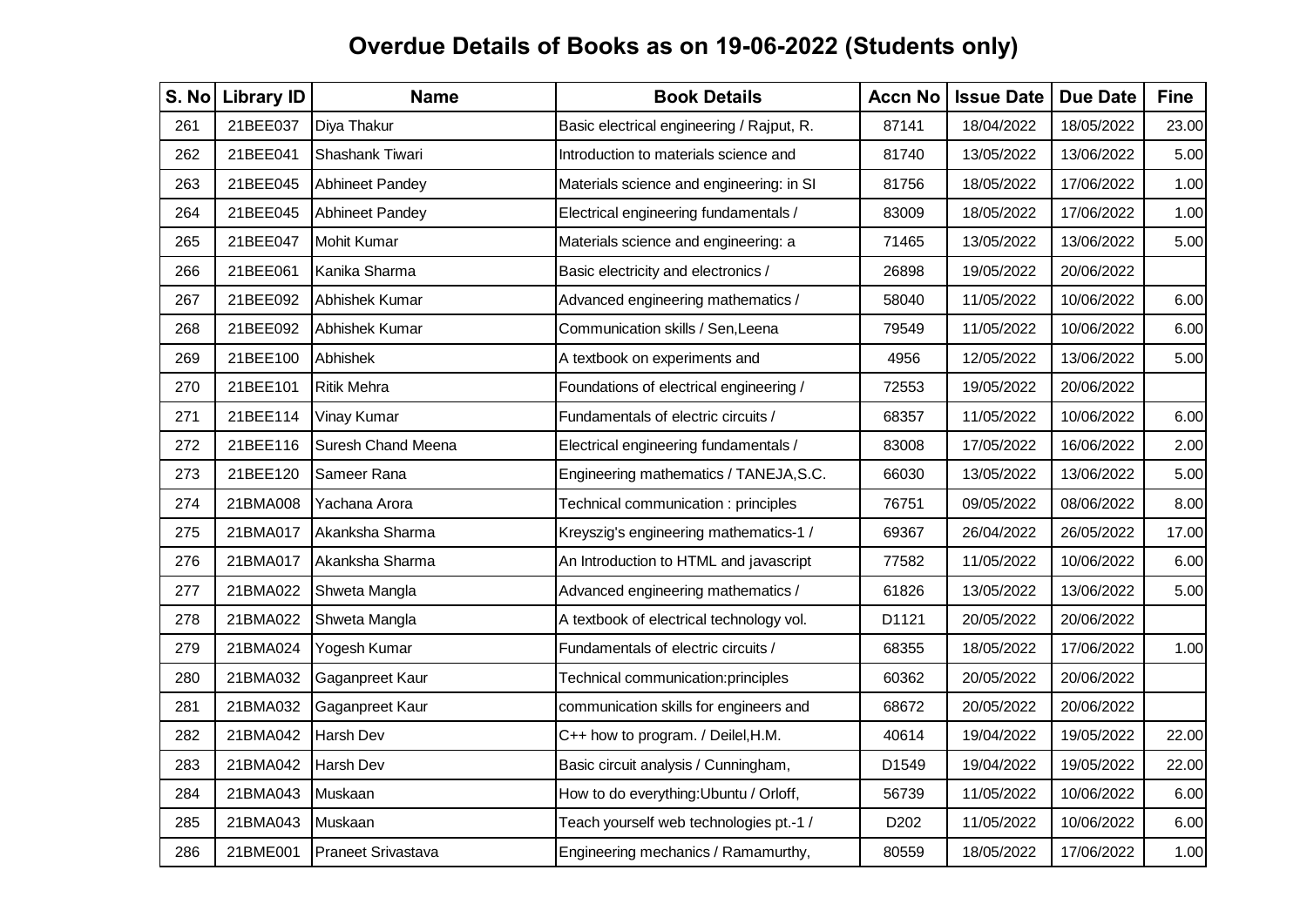| S. No | <b>Library ID</b> | <b>Name</b>                 | <b>Book Details</b>                      | <b>Accn No</b> | <b>Issue Date</b> | <b>Due Date</b> | <b>Fine</b> |
|-------|-------------------|-----------------------------|------------------------------------------|----------------|-------------------|-----------------|-------------|
| 287   | 21BME004          | Anshul Dubey                | Electronic devices and circuits / Bell,  | 83850          | 18/05/2022        | 17/06/2022      | 1.00        |
| 288   | 21BME008          | Michael Prasannajit         | Chemistry for engineers / JAIN, S.K.     | 721            | 18/04/2022        | 18/05/2022      | 23.00       |
| 289   | 21BME008          | Michael Prasannajit         | An introduction to ordinary differential | 31168          | 18/04/2022        | 18/05/2022      | 23.00       |
| 290   | 21BME008          | Michael Prasannajit         | Partial differential equations for       | 35022          | 18/04/2022        | 18/05/2022      | 23.00       |
| 291   | 21BME008          | Michael Prasannajit         | Programming in C / MITTAL, AJAY          | 78685          | 18/04/2022        | 18/05/2022      | 23.00       |
| 292   | 21BME009          | Akshay Kumar Singh          | Entrepreneurship / ROY, RAJEEV           | 65045          | 12/05/2022        | 13/06/2022      | 5.00        |
| 293   | 21BME009          | Akshay Kumar Singh          | Successful presentations: get brilliant  | 69272          | 12/05/2022        | 13/06/2022      | 5.00        |
| 294   | 21BME009          | Akshay Kumar Singh          | communication skills for engineers and   | 79960          | 12/05/2022        | 13/06/2022      | 5.00        |
| 295   | 21BME009          | Akshay Kumar Singh          | Engineering graphics with Autocad /      | 85824          | 12/05/2022        | 13/06/2022      | 5.00        |
| 296   | 21BME009          | Akshay Kumar Singh          | A text book of engineering physics /     | D1179          | 12/05/2022        | 13/06/2022      | 5.00        |
| 297   | 21BME010          | <b>Baljit Singh Sisodia</b> | Electronic devices and circuit theory /  | 31005          | 11/05/2022        | 10/06/2022      | 6.00        |
| 298   | 21BME010          | <b>Baljit Singh Sisodia</b> | Electronic devices and circuits / Bell,  | 44215          | 11/05/2022        | 10/06/2022      | 6.00        |
| 299   | 21BME010          | <b>Baljit Singh Sisodia</b> | Let us C / Kanetkar, Yashvant            | 87574          | 11/05/2022        | 10/06/2022      | 6.00        |
| 300   | 21BME010          | Baljit Singh Sisodia        | Programming with c / Gottfried, Byron    | 87617          | 21/04/2022        | 23/05/2022      | 20.00       |
| 301   | 21BME030          | Kunal Sahni                 | Engineering physics / PRAKASH, SATYA     | D265           | 20/05/2022        | 20/06/2022      |             |
| 302   | 21BME036          | Mridul Verma                | Principles of electronics / MEHTA, V.K.  | 47104          | 09/05/2022        | 08/06/2022      | 8.00        |
| 303   | 21BME045          | Devansh Shrivastava         | Northern India / McCarta, Robertson      | 20672          | 21/04/2022        | 23/05/2022      | 20.00       |
| 304   | 21BME054          | Aman Kumar                  | Engineering mechanics statics /          | 69307          | 18/05/2022        | 17/06/2022      | 1.00        |
| 305   | 21BME054          | Aman Kumar                  | Computer basics and programming in c     | 79142          | 02/05/2022        | 01/06/2022      | 13.00       |
| 306   | 21BME063          | Suraj Kumar Yadav           | Electronic Devices and Circuits:an       | 74069          | 12/05/2022        | 13/06/2022      | 5.00        |
| 307   | 21BME063          | Suraj Kumar Yadav           | A textbook of engineering physics /      | D1672          | 12/05/2022        | 13/06/2022      | 5.00        |
| 308   | 21BME081          | Nitesh Kumar                | Electronic devices and circuits /        | 44757          | 13/05/2022        | 13/06/2022      | 5.00        |
| 309   | 21BME081          | Nitesh Kumar                | Advanced engineering mathematics /       | 58038          | 13/05/2022        | 13/06/2022      | 5.00        |
| 310   | 21BME081          | Nitesh Kumar                | Advanced engineering mathematics /       | 69380          | 13/05/2022        | 13/06/2022      | 5.00        |
| 311   | 21BME081          | Nitesh Kumar                | Engineering mechanics statics /          | 80260          | 13/05/2022        | 13/06/2022      | 5.00        |
| 312   | 21BME081          | Nitesh Kumar                | A textbook of engineering physics /      | D1667          | 13/05/2022        | 13/06/2022      | 5.00        |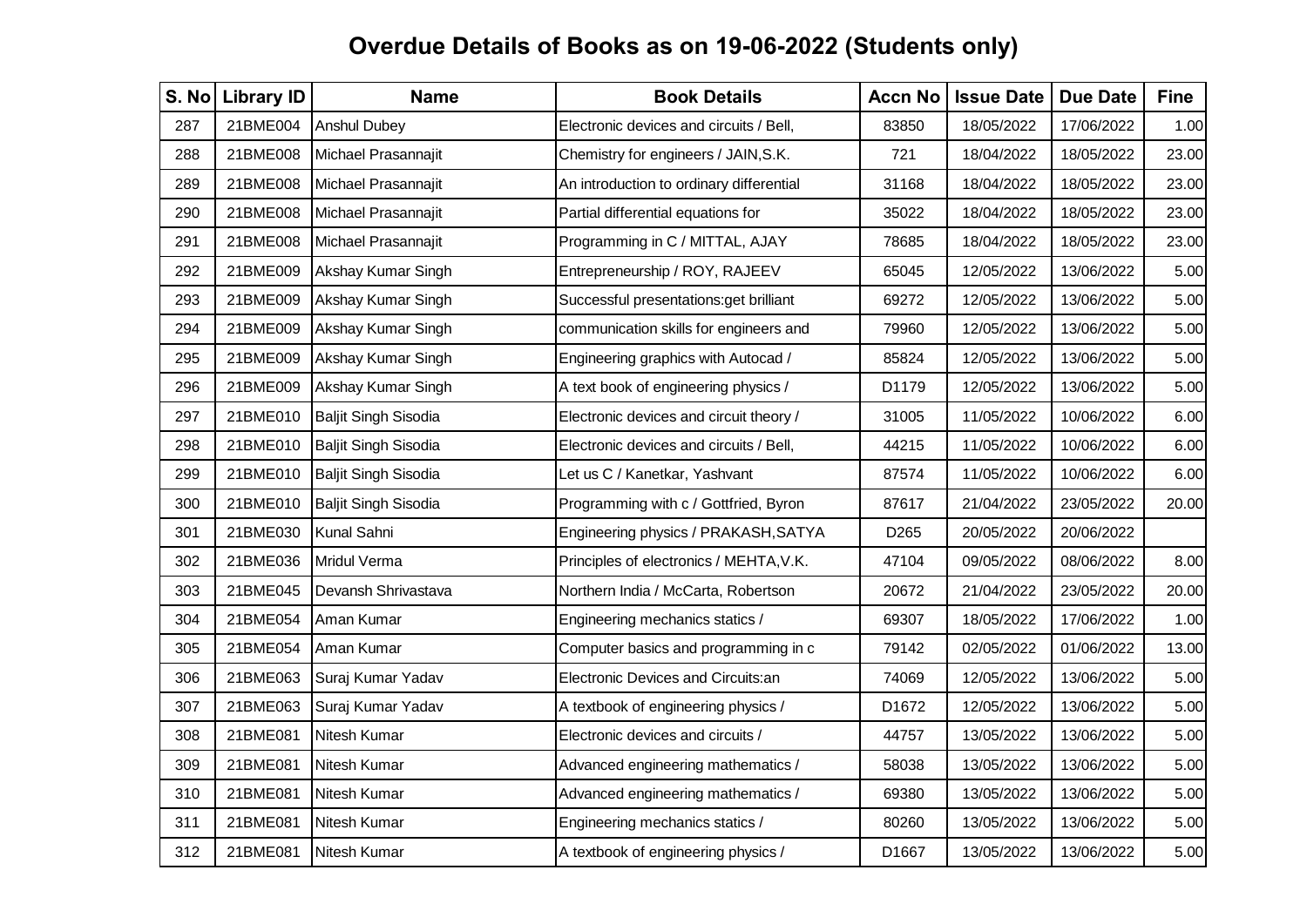| S. No | <b>Library ID</b> | <b>Name</b>            | <b>Book Details</b>                       | <b>Accn No</b> | <b>Issue Date</b> | <b>Due Date</b> | <b>Fine</b> |
|-------|-------------------|------------------------|-------------------------------------------|----------------|-------------------|-----------------|-------------|
| 313   | 21BME090          | Nilesh Koundal         | Differential equations / Bronson,         | 72686          | 12/05/2022        | 13/06/2022      | 5.00        |
| 314   | 21BME096          | Sammyak Sandeep Wade   | Electronic devices and circuits /         | 44759          | 11/05/2022        | 10/06/2022      | 6.00        |
| 315   | 21BME096          | Sammyak Sandeep Wade   | Differential equations / Ross, Shepley L. | 58078          | 11/05/2022        | 10/06/2022      | 6.00        |
| 316   | 21BME103          | Deeksha Meghvanshi     | Higher engineering mathematics /          | 44714          | 29/04/2022        | 30/05/2022      | 15.00       |
| 317   | 21BME103          | Deeksha Meghvanshi     | Electronic devices and circuit theory /   | 44877          | 20/05/2022        | 20/06/2022      |             |
| 318   | 21BME111          | Gahana Yadav           | Engineering mechanics / Prabhu.T.J        | 81852          | 19/04/2022        | 19/05/2022      | 22.00       |
| 319   | 21BME113          | Saloni Sharma          | Advanced engineering mathematics /        | 36531          | 29/04/2022        | 30/05/2022      | 15.00       |
| 320   | 21BME113          | Saloni Sharma          | Semiconductor devices : basic             | 73852          | 12/04/2022        | 12/05/2022      | 27.00       |
| 321   | 21BME117          | Vankdavath Vishal Naik | The new manual of photography /           | 35042          | 21/04/2022        | 23/05/2022      | 20.00       |
| 322   | 21BME117          | Vankdavath Vishal Naik | The digital filmmaking handbook /         | 43673          | 21/04/2022        | 23/05/2022      | 20.00       |
| 323   | 21BME121          | Esha Rawat             | History of architecture / Fletcher,       | 72797          | 20/05/2022        | 20/06/2022      |             |
| 324   | 21BME123          | Alpna Kumari           | Engineering mechanics : statics and       | 35139          | 20/05/2022        | 20/06/2022      |             |
| 325   | 21BME123          | Alpna Kumari           | Computer concepts and programming         | 57636          | 18/05/2022        | 17/06/2022      | 1.00        |
| 326   | 21BME123          | Alpna Kumari           | Advanced engineering mathematics /        | 58043          | 18/05/2022        | 17/06/2022      | 1.00        |
| 327   | 21BME123          | Alpna Kumari           | A text book of engineering physics /      | D1078          | 20/05/2022        | 20/06/2022      |             |
| 328   | 21BME126          | Pinkesh Kumar Jangir   | Engineering mechanics / Prabhu.T.J        | 81851          | 19/05/2022        | 20/06/2022      |             |
| 329   | 21BMS006          | Isha Mishra            | Textbook of differential equations /      | 28911          | 12/05/2022        | 13/06/2022      | 5.00        |
| 330   | 21BMS006          | Isha Mishra            | Foundations and applications of           | 85474          | 12/05/2022        | 13/06/2022      | 5.00        |
| 331   | 21BMS006          | Isha Mishra            | A textbook of engineering physics /       | D412           | 12/05/2022        | 13/06/2022      | 5.00        |
| 332   | 21BMS012          | Avishi Sharma          | Engineering mechanics : statics and       | 30446          | 20/05/2022        | 20/06/2022      |             |
| 333   | 21BMS018          | Divya Sharma           | Electronic devices and circuit theory /   | 83849          | 18/05/2022        | 17/06/2022      | 1.00        |
| 334   | 21BMS019          | Priyanshu Sagar        | Advanced engineering mathematics /        | 71242          | 12/05/2022        | 13/06/2022      | 5.00        |
| 335   | 21BMS019          | Priyanshu Sagar        | Brainhack: tips and tricks to unleash     | 80982          | 18/05/2022        | 17/06/2022      | 1.00        |
| 336   | 21BMS019          | Priyanshu Sagar        | Daily inspiration: from the monk who      | 83340          | 18/05/2022        | 17/06/2022      | 1.00        |
| 337   | 21BMS020          | Utkarsh Mishra         | Electronic devices and circuit theory /   | 59713          | 18/05/2022        | 17/06/2022      | 1.00        |
| 338   | 21BMS020          | Utkarsh Mishra         | Engineering mechanics / Prabhu.T.J        | 81850          | 19/05/2022        | 20/06/2022      |             |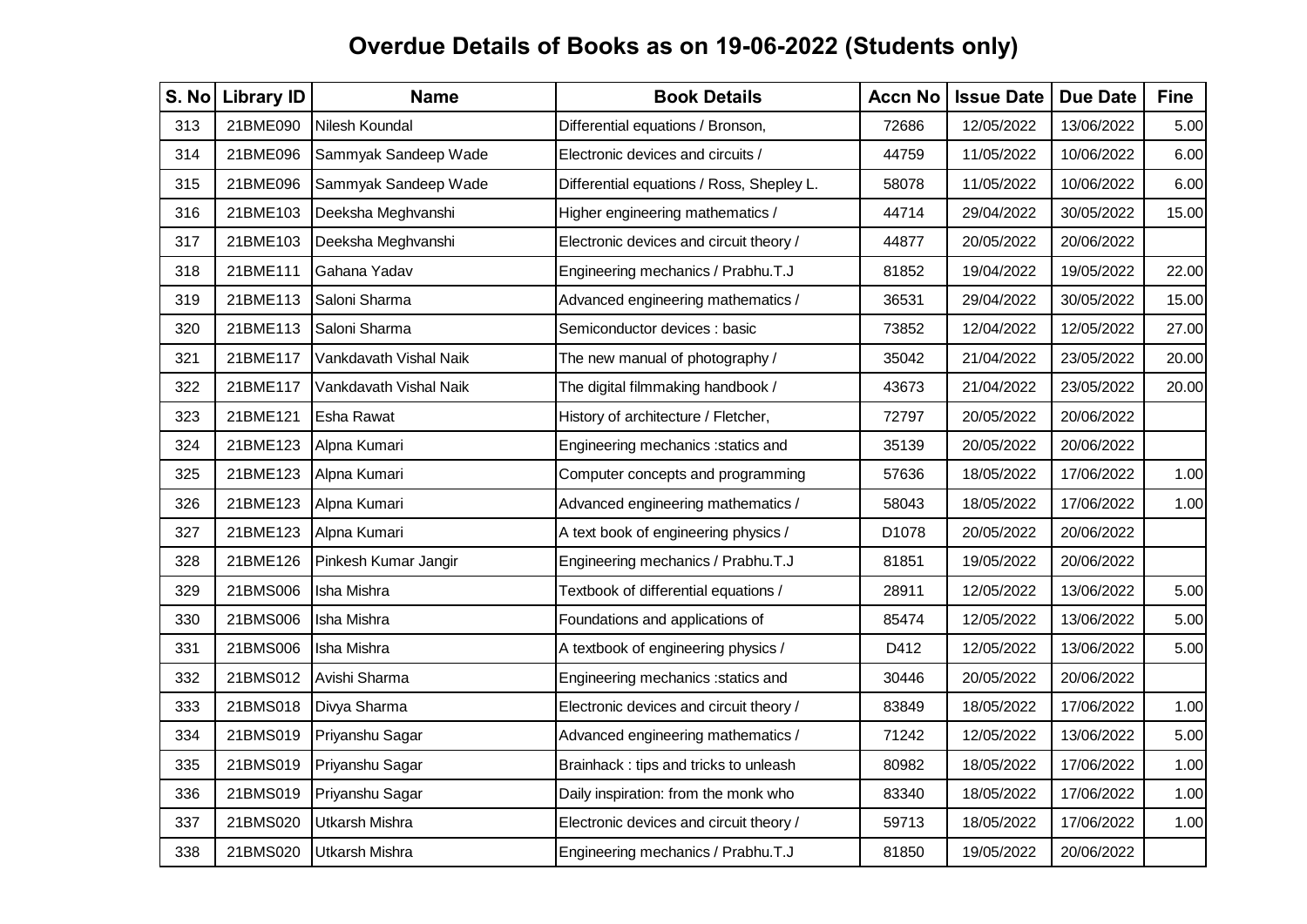| S. No | <b>Library ID</b> | <b>Name</b>           | <b>Book Details</b>                       | <b>Accn No</b> | <b>Issue Date</b> | <b>Due Date</b> | <b>Fine</b> |
|-------|-------------------|-----------------------|-------------------------------------------|----------------|-------------------|-----------------|-------------|
| 339   | 21BMS022          | Akash kumar           | Solid state electronic devices /          | 44492          | 18/05/2022        | 17/06/2022      | 1.00        |
| 340   | 21BMS022          | Akash kumar           | Differential equations / Ross, Shepley L. | 60858          | 12/05/2022        | 13/06/2022      | 5.00        |
| 341   | 21BMS025          | Kiran Choudhary       | Electronic devices and circuit theory /   | 33385          | 19/05/2022        | 20/06/2022      |             |
| 342   | 21BMS025          | Kiran Choudhary       | Semiconductor devices: modelling and      | 67025          | 19/05/2022        | 20/06/2022      |             |
| 343   | 21BMS028          | Kanan                 | Electronic devices and circuit theory /   | 59711          | 17/05/2022        | 16/06/2022      | 2.00        |
| 344   | 21BMS028          | Kanan                 | Electronic devices and circuit theory /   | 72410          | 17/05/2022        | 16/06/2022      | 2.00        |
| 345   | 21BMS030          | Divyansh Choudhary    | Mechanics / Kakani, S. L.                 | 78955          | 21/04/2022        | 23/05/2022      | 20.00       |
| 346   | 21BMS030          | Divyansh Choudhary    | Electronic devices and applications /     | 86459          | 21/04/2022        | 23/05/2022      | 20.00       |
| 347   | 21BPH007          | Khushi Agarwal        | Introduction to quantum mechanics /       | 83997          | 13/05/2022        | 13/06/2022      | 5.00        |
| 348   | 21BPH024          | Preeti Sharma         | C for beginners / MOTHE,                  | 62691          | 19/04/2022        | 19/05/2022      | 22.00       |
| 349   | 21BPH030          | Anshika Singh Jaiswal | Engineering mechanics statics and         | 24398          | 17/05/2022        | 16/06/2022      | 2.00        |
| 350   | 21BPH031          | Pooja                 | Engineering mechanics / Singal, R. K.     | 80554          | 13/05/2022        | 13/06/2022      | 5.00        |
| 351   | 21BPH031          | Pooja                 | Semiconductor physics and devices /       | 81813          | 13/05/2022        | 13/06/2022      | 5.00        |
| 352   | 21BPH031          | Pooja                 | Introduction to quantum mechanics /       | 84675          | 13/05/2022        | 13/06/2022      | 5.00        |
| 353   | 21BPH033          | Raghav Bhardwaj       | Differential equations / Bronson,         | 72687          | 13/05/2022        | 13/06/2022      | 5.00        |
| 354   | 21BPH045          | Mudavath Susheela     | Elementary differential equations /       | 36535          | 19/05/2022        | 20/06/2022      |             |
| 355   | 21BPH045          | Mudavath Susheela     | Semiconductor devices : basic             | 73850          | 19/05/2022        | 20/06/2022      |             |
| 356   | 21BPH050          | Anushka Gautam        | Text book in applied mechanics /          | 28069          | 17/05/2022        | 16/06/2022      | 2.00        |
| 357   | 21MAR011          | Shahzeb Khan          | Research methodology: a step by step      | 80131          | 30/11/2021        | 10/01/2022      | 50.00       |
| 358   | 21MCE217          | Vishwajeet Kumar      | Introduction to finite elements in        | 31888          | 22/04/2022        | 23/05/2022      | 20.00       |
| 359   | 21MCE217          | Vishwajeet Kumar      | Transportation engineering: an            | 38660          | 22/04/2022        | 23/05/2022      | 20.00       |
| 360   | 21MCE301          | Arshdeep Singh        | Perspectives in fluid dynamics / .        | 32181          | 13/04/2022        | 13/05/2022      | 26.00       |
| 361   | 21MCE301          | Arshdeep Singh        | Groundwater hydrology / TODD, DAVID       | 48268          | 13/04/2022        | 13/05/2022      | 26.00       |
| 362   | 21MCE308          | Saksham Chauhan       | Ground water hydrology / TODD, DAVID      | 26345          | 28/04/2022        | 30/05/2022      | 15.00       |
| 363   | 21MCH003          | Barakam Manoj Kumar   | Civil engineering materials /             | <b>BG4649</b>  | 16/11/2021        | 06/06/2022      | 10.00       |
| 364   | 21MCH003          | Barakam Manoj Kumar   | Geotechnical engineering / GULHATI,       | <b>BG7064</b>  | 16/11/2021        | 06/06/2022      | 10.00       |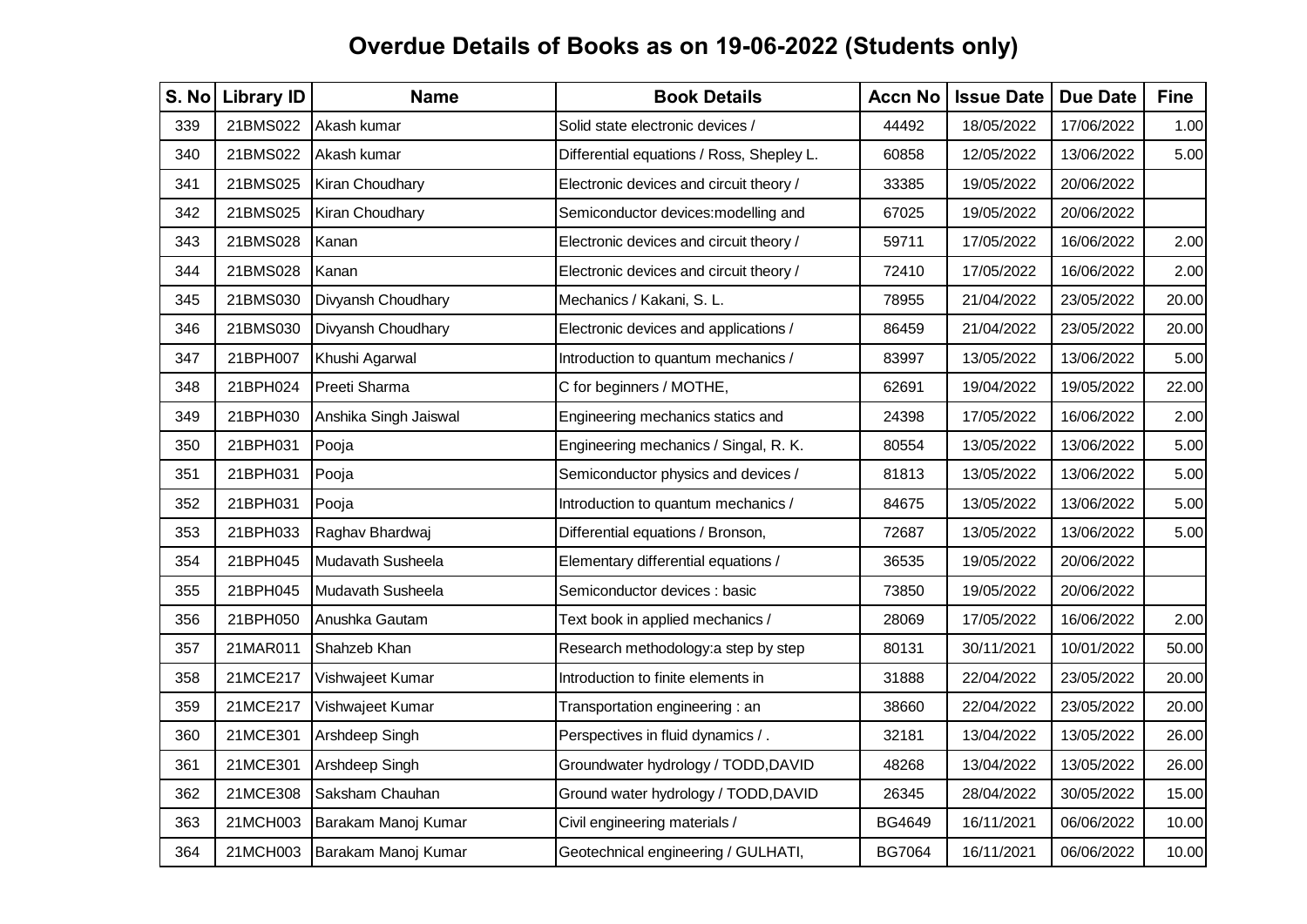| S. No | <b>Library ID</b> | <b>Name</b>              | <b>Book Details</b>                         | <b>Accn No</b> | <b>Issue Date</b> | <b>Due Date</b> | <b>Fine</b> |
|-------|-------------------|--------------------------|---------------------------------------------|----------------|-------------------|-----------------|-------------|
| 365   | 21MCY007          | Amrita mishra            | Modern methods of organic synthesis /       | 84700          | 11/04/2022        | 11/05/2022      | 28.00       |
| 366   | 21MEC001          | Deekshit Dhiman          | CMOS VLSI design: a circuits and            | 46924          | 31/03/2022        | 02/05/2022      | 35.00       |
| 367   | 21MEE007          | Ramesh Eslavath          | Fundamentals of power system                | 71665          | 27/12/2021        | 26/01/2022      | 50.00       |
| 368   | 21RME001          | Nitin Kumar Dengre       | Computational fluid dynamics for            | 47292          | 13/05/2022        | 13/06/2022      | 5.00        |
| 369   | B1-310            | Govind Mohan             | Vibrations and stability:advanced           | 59503          | 26/04/2022        | 26/05/2022      | 17.00       |
| 370   | B1-313            | Amarjit Singh            | Powder metallurgy: science,                 | 75636          | 11/02/2022        | 11/04/2022      | 50.00       |
| 371   | B1-316            | <b>AKHILESH NAUTIYAL</b> | Numerical methods / Kalavathy, S.           | 55128          | 25/11/2020        | 01/02/2021      | 51.00       |
| 372   | B1-355            | Sukriti Tiwari           | Power system analysis / Grainger, John      | 35506          | 06/05/2022        | 06/06/2022      | 10.00       |
| 373   | B1-355            | Sukriti Tiwari           | Electric power systems / WEEDY, B.M.        | 42319          | 06/05/2022        | 06/06/2022      | 10.00       |
| 374   | B1-365            | <b>Bhumaiah Jula</b>     | Analog and digital signal processing /      | 32210          | 18/10/2021        | 10/01/2022      | 50.00       |
| 375   | B1-365            | <b>Bhumaiah Jula</b>     | Adaptive digital filters / Bellanger,       | 43921          | 12/10/2021        | 10/01/2022      | 50.00       |
| 376   | B1-365            | <b>Bhumaiah Jula</b>     | Understanding digital signal processing     | 83087          | 18/10/2021        | 10/01/2022      | 50.00       |
| 377   | B1-396            | Bhupendra Kumar          | Data mining: practical machine learning     | 79417          | 31/03/2022        | 02/05/2022      | 35.00       |
| 378   | B1-424            | Ayush Awasthi            | Fracture mechanics: fundamentals and        | 85372          | 14/02/2022        | 11/04/2022      | 50.00       |
| 379   | B1-438            | <b>K Susheel Kumar</b>   | C Programming & data structures /           | 67139          | 20/12/2021        | 19/01/2022      | 50.00       |
| 380   | B1-438            | K Susheel Kumar          | Digital image processing / Sridhar, S.      | 77386          | 22/02/2022        | 11/04/2022      | 50.00       |
| 381   | B-15M606          | Himanshu Prasad          | Power plant engineering: steam and          | 28288          | 29/09/2016        | 31/10/2016      | 892.00      |
| 382   | B-15M606          | Himanshu Prasad          | Manufacturing technology; foundry,          | 35113          | 26/09/2016        | 26/10/2016      | 895.00      |
| 383   | B-15M606          | Himanshu Prasad          | Design of machine elements /                | 55865          | 30/08/2016        | 29/09/2016      | 912.00      |
| 384   | B-15M606          | Himanshu Prasad          | Internal combustion engines / Ganesan,      | 55881          | 26/09/2016        | 26/10/2016      | 895.00      |
| 385   | B-15M606          | Himanshu Prasad          | Materials science and engineering : an      | 73658          | 30/08/2016        | 29/09/2016      | 912.00      |
| 386   | B3-15MI529        | Nishant                  | Computer architecture : a quantitative      | 55624          | 31/08/2018        | 01/10/2018      | 404.00      |
| 387   | C-10565           | Ankush Kumar             | Basic electronics: Devices, Circuits and    | 73346          | 24/06/2016        | 25/07/2016      | 958.00      |
| 388   | C-11117           | Nikhil Chandel           | Design of reinforced concrete               | 25356          | 29/04/2016        | 30/05/2016      | 997.00      |
| 389   | C-11378           | Pankaj Joshi             | Principles of air conditioning / Lang, V.   | 70462          | 25/11/2014        | 26/12/2014      | 1345.00     |
| 390   | C-15579           | Neetu Dhakad             | Basic electronics: devices, circuits and IT | 37077          | 10/08/2015        | 09/09/2015      | 1173.00     |